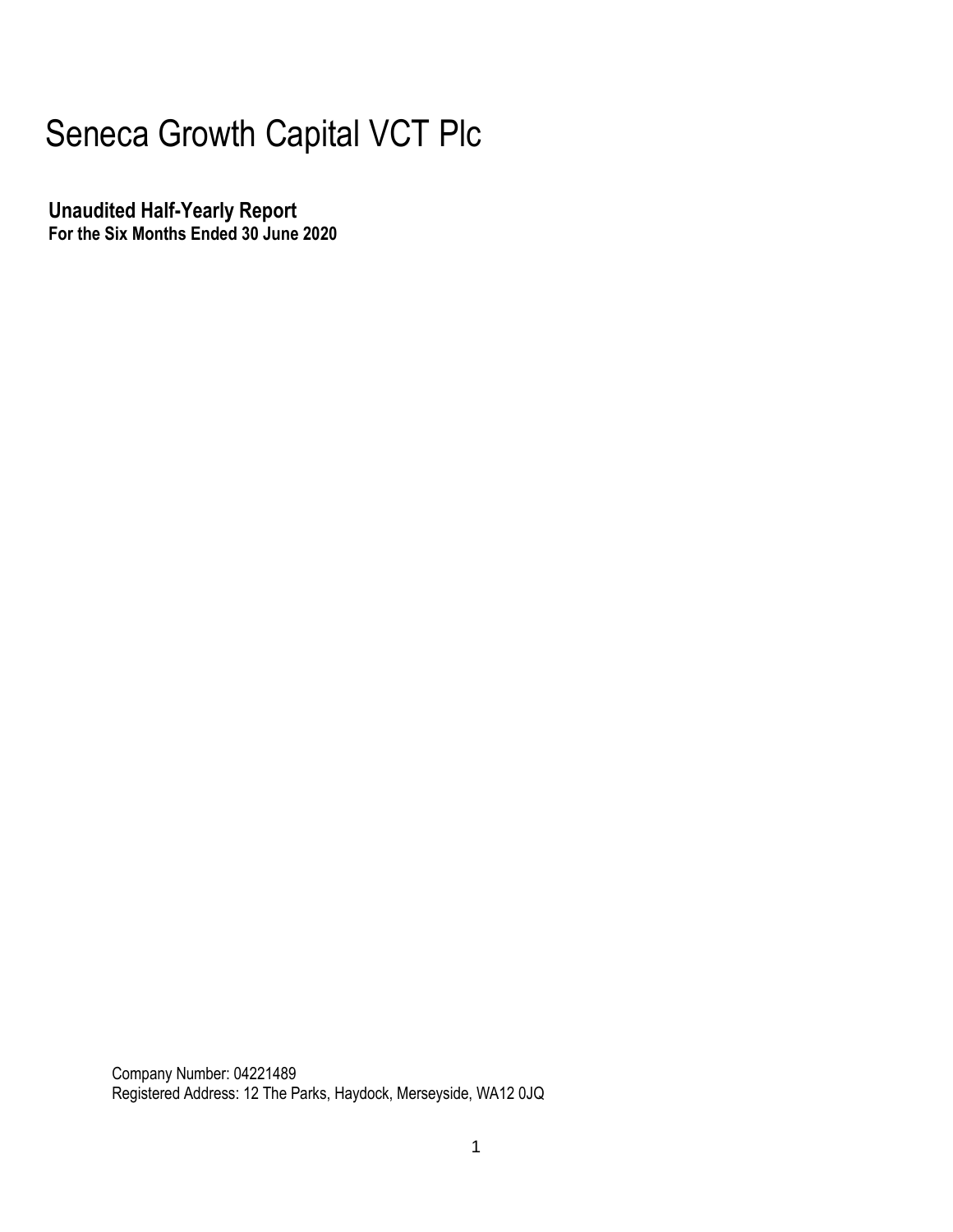### Financial Headlines

### **Ordinary Shares**

| 30.20p          | Net Asset Value per share at 30 June 2020 |
|-----------------|-------------------------------------------|
| 52.25p          | Cumulative dividends paid to date         |
| 82.45p          | Total return per share since launch       |
| <b>B</b> Shares |                                           |
| 89.30p          | Net Asset Value per share at 30 June 2020 |
| 4.50p           | Cumulative dividends paid to date         |
|                 |                                           |
| 93.80p          | Total return per share since launch       |

## Financial Summary

|                                                     | Six months to 30 June 2020 |                        | Six months to 30 June 2019 |                        | <b>Year to</b><br>31 December 2019 |                        |  |
|-----------------------------------------------------|----------------------------|------------------------|----------------------------|------------------------|------------------------------------|------------------------|--|
|                                                     | Ordinary<br>share pool     | <b>B</b> share<br>pool | Ordinary<br>share pool     | <b>B</b> share<br>pool | Ordinary<br>share<br>pool          | <b>B</b> share<br>pool |  |
| Net assets $(E'000s)$                               | 2.450                      | 6,558                  | 2.729                      | 5.359                  | 2,463                              | 5,921                  |  |
| Return on ordinary activities after tax<br>(E'000s) | (13)                       | (90)                   | (281)                      | 102                    | (547)                              | (168)                  |  |
| Earnings per share (p)                              | (0.2)                      | (1.7)                  | (3.5)                      | 2.1                    | (6.7)                              | (3.2)                  |  |
| Net asset value per share (p)                       | 30.2                       | 89.3                   | 33.6                       | 99.5                   | 30.4                               | 93.1                   |  |
| Dividends paid since inception (p)                  | 52.25                      | 4.50                   | 52.25                      | 1.5                    | 52.25                              | 3.0                    |  |
| (NAV<br>plus cumulative<br>Total<br>return          |                            |                        |                            |                        |                                    |                        |  |
| dividends paid) per share (p)                       | 82.45                      | 93.80                  | 85.85                      | 101.0                  | 82.65                              | 96.1                   |  |
| Dividends declared for the period (p)               | 0.0                        | 1.5                    | 18.0                       | 1.5                    | 28.0                               | 3.0                    |  |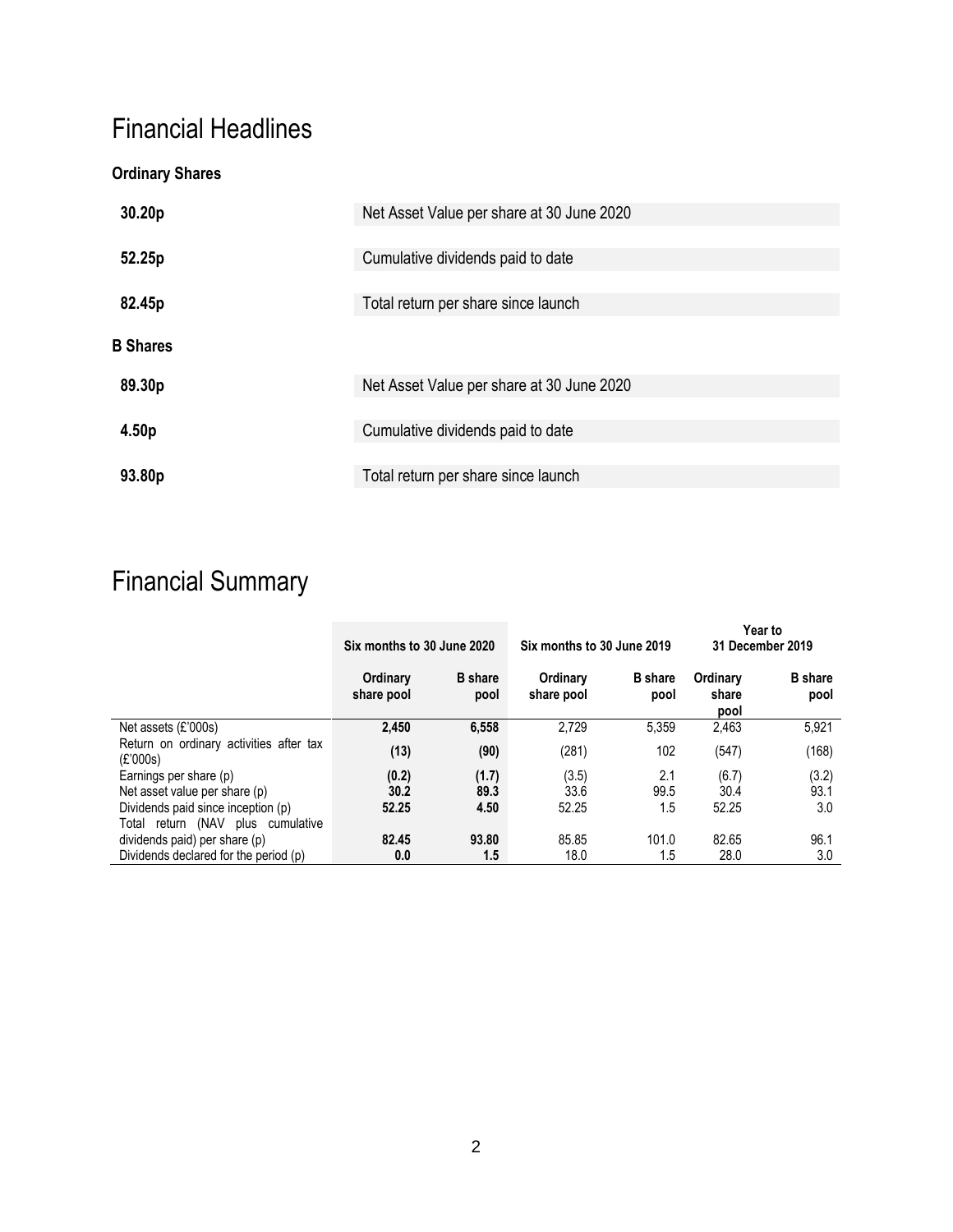### Chairman's Statement

I am pleased to present the unaudited results for the six months ended 30 June 2020.

Following the launch of our B share class in 2018, we announced a further fundraising in July 2019 and are pleased that we have raised £1,800k under the offer. This offer is now closed, and we expect to issue a further prospectus shortly to enable the Company to continue to raise funds for the ongoing development of the B share portfolio. I would like to welcome all new investors and thank existing shareholders who have continued to support the Company.

Despite the unprecedented economic climate and general turmoil of financial markets occasioned by the Covid-19 pandemic ("C-19"), I am encouraged that the NAVs of both the Ordinary and B share portfolios have remained relatively stable.

The Net Asset Value ("NAV") per Ordinary share reduced from 30.4p to 30.2p during the period and the NAV per B share reduced from 93.1p to 89.3p.

In the Ordinary share portfolio, our investment in Omega Diagnostics Group Plc ("Omega") gained significant traction following its involvement in a partnership to develop a C-19 antibody test. The share price has risen substantially since the year end when it was 14p and this has allowed us to realise some long-awaited gains to offset the reduction in value of other Ordinary share portfolio investments. The Board have therefore decided to declare an interim dividend of 8p per Ordinary share as detailed below.

The diversification of the B share portfolio was increased by four new investments, one of which has already been sold, achieving a two times cash return and delivering a profit of £136k. The B share pool NAV has also benefited from increases in the share prices of its two remaining AIM quoted investee companies; however the payment of a dividend of 1.5p per share in the period as well as the effect of running costs and some portfolio provisions have led to the reduction in B share NAV.

Further details in respect of the results and the Company's Ordinary and B share portfolios are set out below.

#### **Ordinary share portfolio**

#### **Results**

The decrease in NAV per Ordinary share for the six-month period to 30 June 2020 amounted to 0.2p (June 2019: reduction 3.5p).

As noted above, the share price of Omega shares showed significant gains and we decided to realise the majority of our investment. We sold 1,893,868 shares at prices ranging from 30.1p to 61.1p and averaged 36.5p. This has realised £691k for the portfolio representing a profit over original cost of £420k. We have retained 400,000 shares in Omega.

Unfortunately, the price of Scancell Holdings Plc ('Scancell') shares has continued to decline and was 5.2p at 30 June 2020 compared to 7.0p at the year end. On 22 July Scancell announced a fundraising to raise £15 million at a price of 5.5p per share. This has introduced a significant new Institutional investor (Redmile Group LLC) which, in our view, underlines our confidence of Scancell's future. In addition, we have had to make a full provision against the remaining value of OR Productivity Limited (31 December 2019: £233k) as well as reducing the value of Fuel 3D Technologies Limited, both to represent the values of these investments based on their recent fundraises. Although we have maintained the value of Arecor at the price of the last fundraising in 2018, it continues to make excellent technical and commercial progress.

The effect of these transactions has been a reduction in Ordinary share NAV during the period of 0.2p per share (30 June 2019: negative 3.5p). The aggregate impact of these changes is net of the corresponding reduction in the accrued Ordinary share pool performance fee, which was £50k as at 30 June 2020 (30 June 2019: £119k).

As shareholders will recall, the Ordinary share portfolio does not bear any general running costs until July 2021.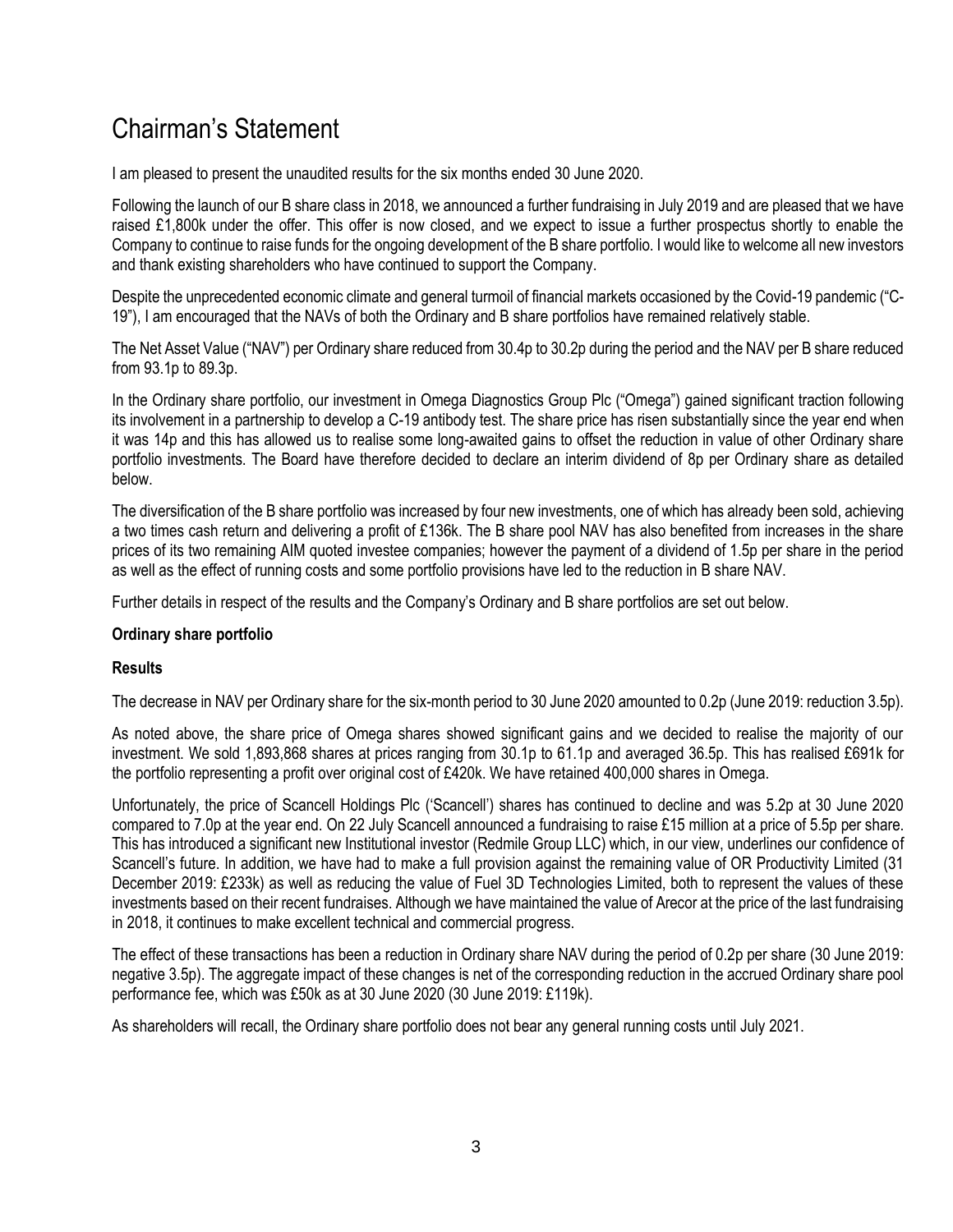#### **Portfolio review**

The Ordinary share portfolio now comprises two AIM listed holdings, as referred to above, and six unquoted holdings.

The AIM listed holdings represented 62% of the Ordinary share portfolio at 30 June 2020. The bid prices of both of these holdings have seen significant volatility over recent months and in particular since 30 June 2020 where both holdings have risen in value. It is not our policy to update the market following these fluctuations unless there are abnormal events (e.g. sale of a significant holding) but shareholders are advised to review the current Ordinary share NAV taking account of the latest bid price of each holding, net of Performance Fee calculated as set out in the in the latest Annual Report, which can be accessed on the Company's website at [www.senecavct.co.uk](http://www.senecavct.co.uk/)**.**

In addition, the Ordinary share portfolio holds £1,158k in cash. It is the Board's policy that we retain a certain level of cash to pay running costs after July 2021 as well as to support existing investee companies. However, we have decided that it would not be in shareholders' interests to support recent fundraisings. As referred to above, the Board have therefore decided to declare an interim dividend of 8p per Ordinary share as detailed below returning £649k of our cash balance to Ordinary shareholders.

#### **B share portfolio**

#### **Results**

The decrease in NAV for the six-month period to 30 June 2020 amounted to 3.8p per B share (30 June 2019: 0.4p increase). This decrease is the result of the combination of the dividend payment of 1.5p per B share made in the period, a negative revenue return of 1.3p per B share (30 June 2019: negative revenue return of 0.7p) and a negative capital return of 0.4p per B share (30 June 2019: positive capital return of 2.8p). The remaining movement is a function of the increasing number of B Shares in issue throughout the period, with the return per share being calculated using a weighted average number of shares.

The negative revenue return of 1.3p per B share was principally a result of the impact of the Company's running costs on the B share pool. The Company's running expenses are however capped at 3% of the B share NAV until July 2021 (thereafter general expenses will be allocated to the Ordinary share pool and the B share pool pro-rata to their respective NAVs with expenses so allocated subject to a cost cap of 3% of each share pool's NAV).

The negative capital return of 0.4p per B share is a result of the net reduction in the aggregate carrying value of the B share pool's quoted and unquoted investee companies, offset by the profit generated on the sale of two of the B share pool's AIM quoted investments, being OptiBiotix Health Plc (partial exit) ("OptiBiotix") and Genedrive Plc (full exit) ("Genedrive") as further detailed below.

#### **Portfolio review**

The Company's Investment Manager, Seneca Partners Limited ("Seneca") have made four additions to the B share portfolio in the six months to 30 June 2020, totalling £1,061kas follows:-

- Ten80 Group Limited a remote working platform in which we invested £400k
- Bright Network (UK) Limited an 'HR Tech' Platform in which we invested £235k
- OptiBiotix Health Plc a developer of microbial strains, compounds and formulations in which we invested £300k (since part realised)
- Genedrive Plc a molecular diagnostics company in which we invested £126k (now sold)

With the AIM market demonstrating a heightened level of volatility during the period as a result of the impact of C-19, Seneca took the opportunity to realise just over half of its shareholding in OptiBiotix (an investment made during the period), selling 160,000 shares and realising a gain of £92k on the disposal (1.5x cash return in just 2 months following the original investment) in addition to selling its full holding in Genedrive (another investment made in the period) which is the B share pool's first full exit and generated a profit of £136k versus original cost (2.0x cash return).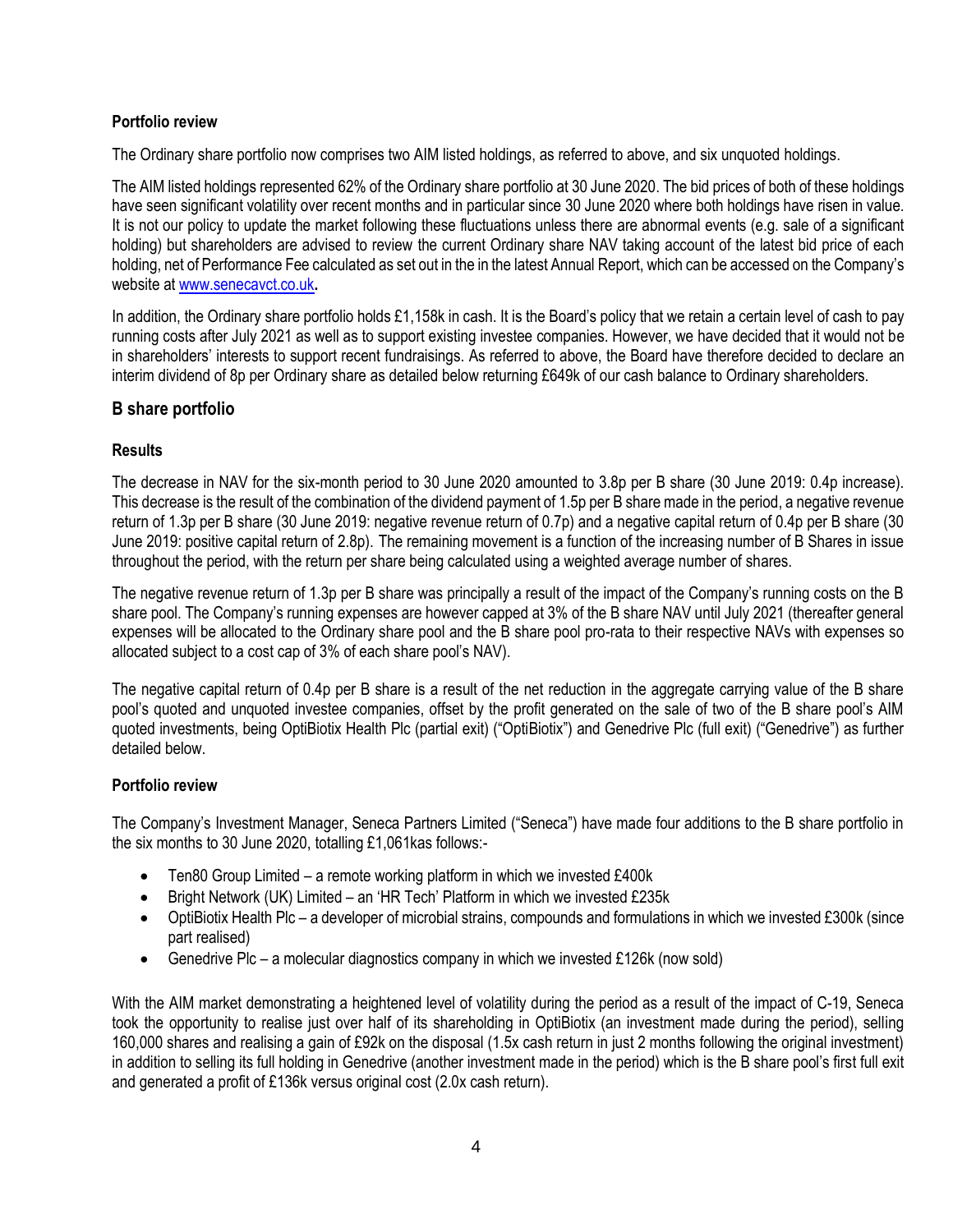The period also saw an increase in the bid price of the B share pool's remaining AIM quoted investments: the SkinBioTherapeutics Plc share price increased to 16.75p as at 30 June 2020 (from 14p as at 31 December 2019) and the OptiBiotix share price increased to 49p as at 30 June 2020 (compared to a cost price of 40p per share).

As a result of the impact of C-19, we also took the decision in the period to make a provision against the carrying value of three of the B share pool's five unquoted portfolio companies, being Silkfred Ltd ("Silkfred"), Qudini Ltd ("Qudini"), and Fabacus Holdings Ltd ("Fabacus"). Our view was that the discretionary consumer spending to which Silkfred is exposed (online women's fashion platform), and the retail sector exposure notable across the customer bases of Qudini (retail queue management software) and Fabacus (supply chain data intelligence platform) meant that these businesses were at increased risk of being adversely impacted by the C-19 pandemic in the short term. The initial aggregate value of the provisions introduced in relation to these three B share pool investments was £514k (equivalent to 34% of original investment cost); however we have already seen a material recovery in the trading levels of Silkfred and as such the provision in relation to that investment has been reduced from £250k to £125k and therefore the aggregate provision in relation to the B share unquoted investment portfolio has been reduced to £389k as at 30 June 2020.

Seneca are working closely with the investee companies in the B share portfolio to ensure that they can weather the current uncertain environment which will include assessing any need they may have for further finance. We remain confident that the portfolio retains its potential to provide attractive growth for shareholders over the medium term.

#### **Dividend**

As noted above, the Board have decided to declare an interim dividend of 8p per Ordinary share. This will increase the total dividends paid to date to 60.25p.

The dividend will be paid on Friday, 28 August 2020 to shareholders on the register on Friday, 14 August 2020, with an exdividend date of 13 August 2020.

#### **Fundraising**

Having launched the Company's B share class in 2018 the Board are very pleased with the £7,200k raised to date, including £800k raised in the six-month period to 30 June 2020.

Seneca expect to see an increase in the number of businesses seeking investment to support their growth plans over the next 12-18 months as a result of the C-19 pandemic and therefore the Company will shortly launch our next offer for B shares to raise a further £10 million (with an overallotment facility of an additional £10 million) to enable Seneca to continue to increase the number and diversity of investments in the B share pool.

#### **Presentation of half-year report**

As previously noted, in order to simplify this report and to reduce costs, we have omitted details of the Company's objectives and investment strategy, its Advisers and Registrars and how to buy and sell shares in the Company. These details are all included in the latest Annual Report and can be accessed on the Company's website at www.senecavct.co.uk.

Notwithstanding the above, in the announcement made on 26 March 2020 the Company communicated their intention to hold an on-line investor update presentation in the second half of 2020 in response to investors' inability to attend the Company's Annual General Meeting due to the C-19 related lockdown restrictions. The Company can now confirm that this presentation will be held at 10am on Thursday, 3 September 2020, details of which and how to join will be made available o[n www.senecavct.co.uk](http://www.senecavct.co.uk/) shortly.

#### **Outlook**

As noted above, we have continued our policy of returning realised cash to Ordinary shareholders through the dividend declared following the sale of the majority of our Omega shares at attractive prices. Despite several of our companies seeking further funds, we did not consider the terms attractive and in respect of an Omega fundraising, the new shares were not VCT qualifying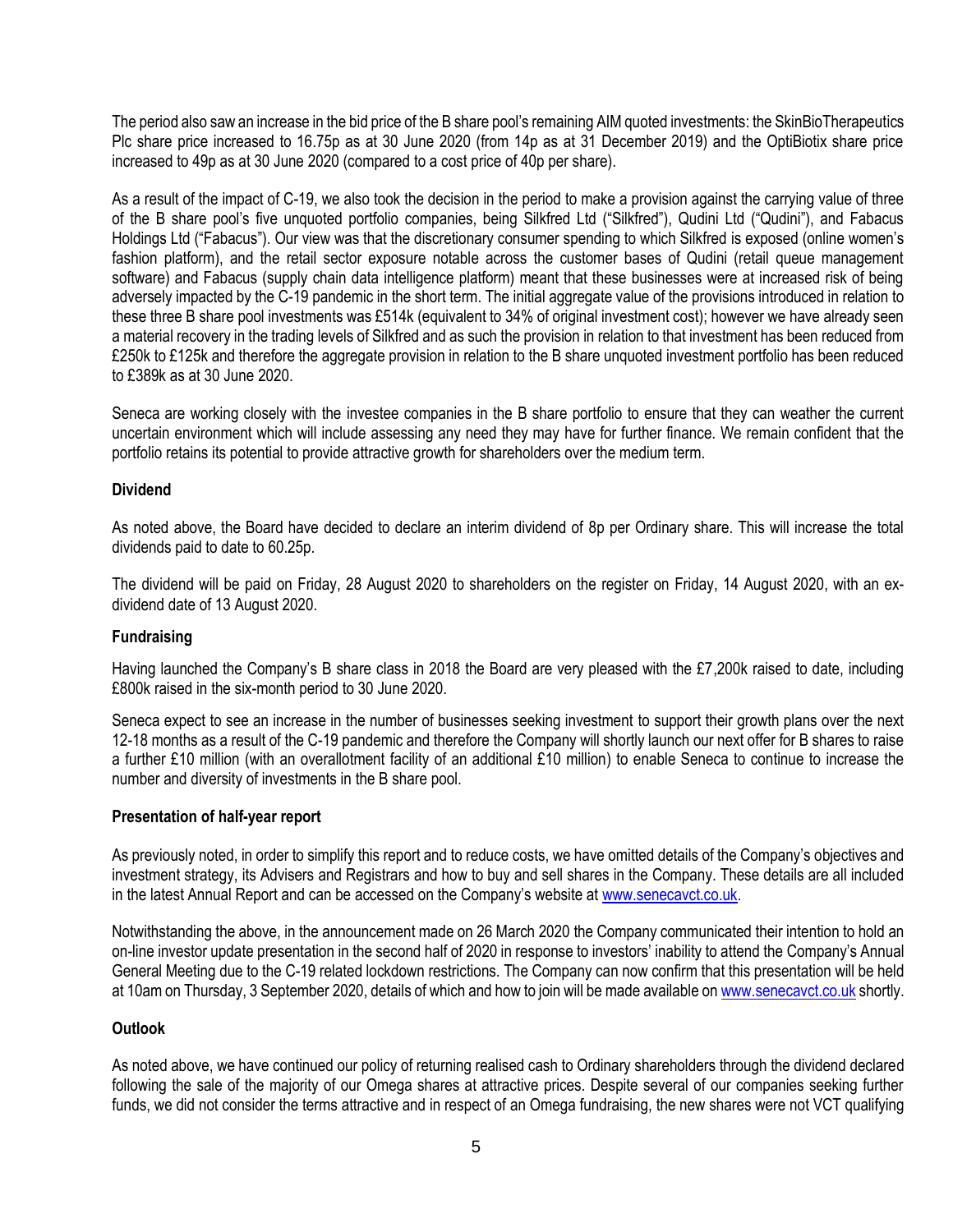and therefore no further Ordinary share pool investments were made. We remain confident that, despite the current valuations being depressed, with patience we will secure realisations at attractive prices overall for Ordinary shareholders.

We are pleased that Seneca have developed a spread of B share portfolio investee companies, some of which are unquoted and some of which are AIM quoted, thereby reducing concentration risk for the Company's B shareholders in relation to any one single investment; the Board and Seneca remain acutely aware of the need to continue to work at close quarters with all B share portfolio investee companies as they navigate the challenges ahead.

We also note that Seneca expect to see an increase in the number of businesses seeking investment to support their growth plans over the next 12-18 months as a result of the C-19 pandemic. With £3,383k of cash on the B share pool balance sheet as at 30 June 2020 (equivalent to 51% of the B share NAV at 30 June 2020) Seneca believe they are very well placed to continue to support the existing B share investment portfolio as well as adding attractive new growth capital investments to the B share portfolio from the strong pipeline of opportunities presented to them. We therefore look forward to the continued development of the B share portfolio in due course.

John Hustler Chairman 29 July 2020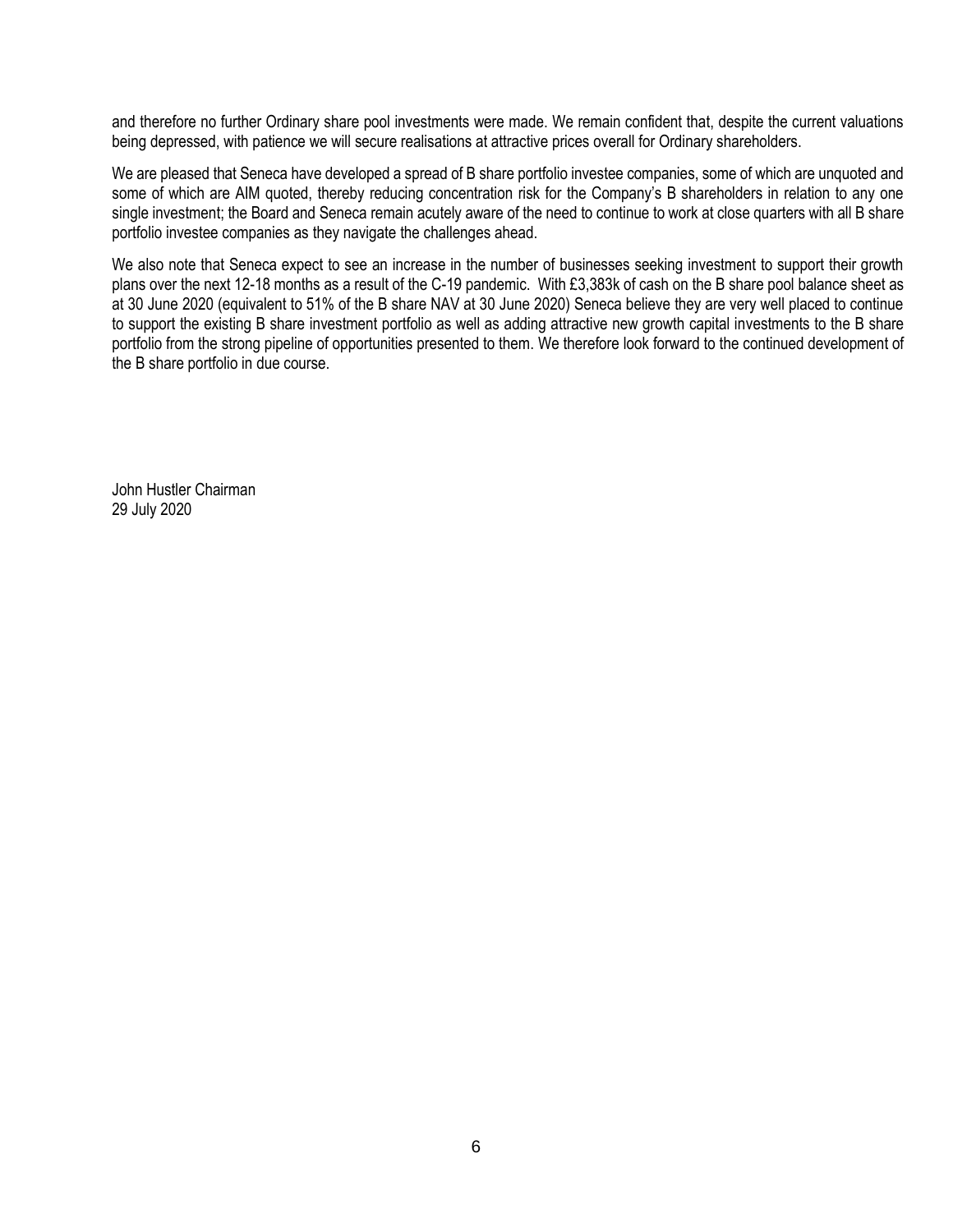# Investment Portfolio – Ordinary Shares

| <b>Unquoted Investments</b>       | Equity<br>held<br>% | <b>Investment</b><br>at cost<br>£'000 | <b>Unrealised</b><br>profit/(loss)<br>£'000 | Carrying<br>value at<br>30 June 2020<br>£'000 | <b>Movement</b><br>in the year to<br>30 June 2020<br>£'000 |
|-----------------------------------|---------------------|---------------------------------------|---------------------------------------------|-----------------------------------------------|------------------------------------------------------------|
| Arecor Limited                    | 1.3                 | 142                                   | 63                                          | 205                                           |                                                            |
| Fuel 3D Technologies Limited      | < 1.0               | 299                                   | (104)                                       | 195                                           | (81)                                                       |
| Insense Limited                   | 4.6                 | 509                                   | (388)                                       | 121                                           |                                                            |
| ImmunoBiology Limited             | 1.2                 | 868                                   | (868)                                       | $\overline{\phantom{0}}$                      |                                                            |
| OR Productivity Limited           | 7.9                 | 765                                   | (765)                                       |                                               | (232)                                                      |
| Microarray Limited                | 1.8                 | 132                                   | (132)                                       |                                               |                                                            |
| <b>Total unquoted investments</b> |                     | 2,715                                 | (2, 194)                                    | 521                                           | (313)                                                      |

| <b>Quoted Investments</b>       | <b>Investment</b><br>at cost<br>£'000<br><b>Shares held</b> | Unrealised<br>profit/(loss)<br>£'000 | Carrying<br>value at<br>30 June 2020<br>£'000 | <b>Movement</b><br>in the year to<br>30 June 2020<br>£'000 |
|---------------------------------|-------------------------------------------------------------|--------------------------------------|-----------------------------------------------|------------------------------------------------------------|
| Scancell Plc                    | 13,049,730                                                  | 789<br>(110)                         | 679                                           | (235)                                                      |
| Omega Diagnostics Plc           | 400.000                                                     | 57<br>107                            | 164                                           | 109                                                        |
| <b>Total quoted investments</b> |                                                             | 846<br>(3)                           | 843                                           | (126)                                                      |
| <b>Total investments</b>        | 3,561                                                       | (2, 197)                             | 1,364                                         | (439)                                                      |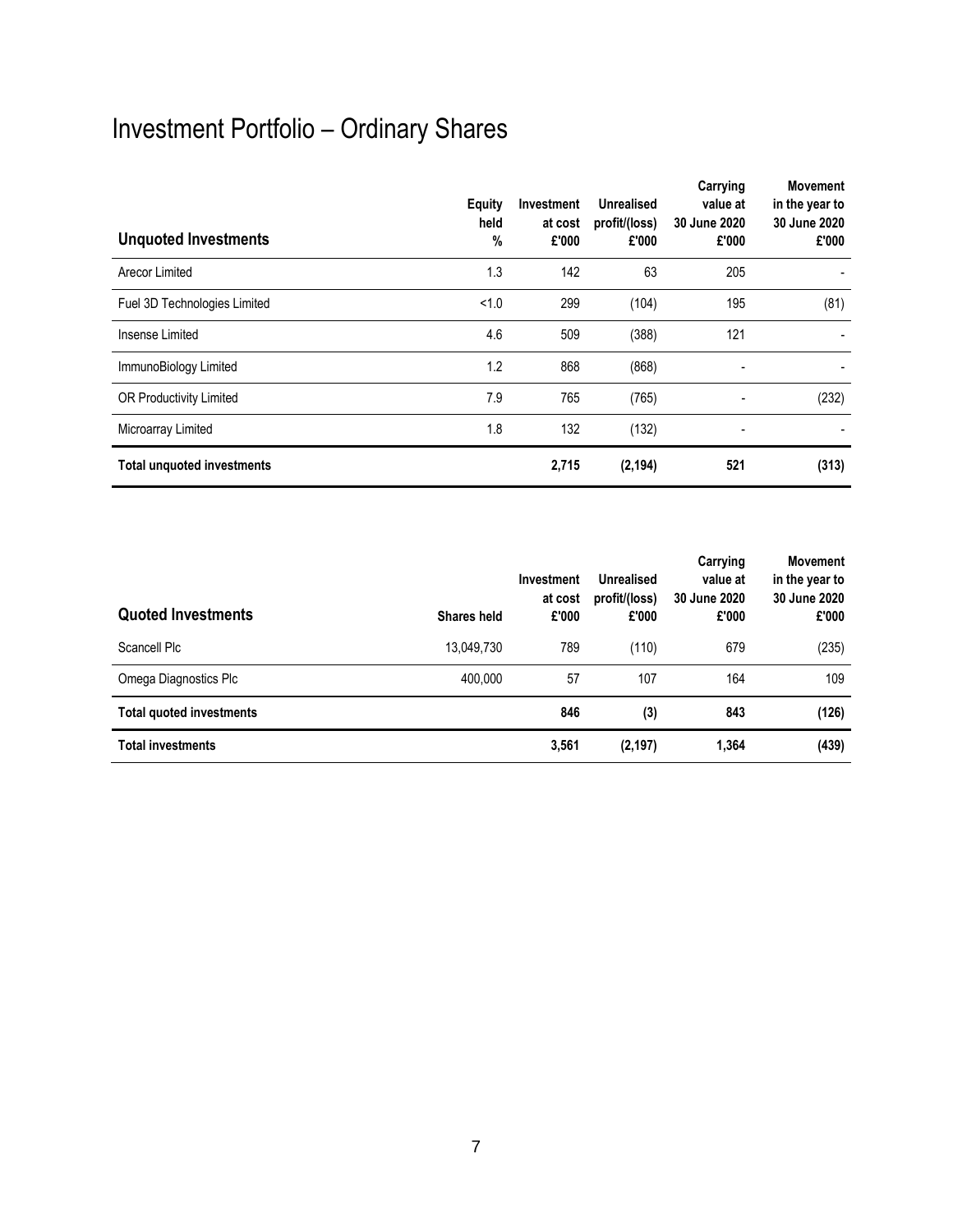### Investment Portfolio – B Shares

| <b>Unquoted Investments</b>       | <b>Equity</b><br>held<br>% | Investment at<br>cost £'000 | <b>Unrealised</b><br>profit/(loss)<br>£'000 | Carrying<br>value at<br>30 June 2020<br>£'000 | <b>Movement</b><br>in the year to<br>30 June 2020<br>£'000 |
|-----------------------------------|----------------------------|-----------------------------|---------------------------------------------|-----------------------------------------------|------------------------------------------------------------|
| <b>Fabacus Holdings Limited</b>   | 2.0                        | 500                         |                                             | 500                                           | (64)                                                       |
| Old St Labs Limited               | 3.5                        | 500                         | $\overline{a}$                              | 500                                           |                                                            |
| Ten80 Group Limited               | 7.5                        | 400                         | ٠                                           | 400                                           |                                                            |
| Silkfred Limited                  | < 1.0                      | 500                         | (125)                                       | 375                                           | (125)                                                      |
| Qudini Limited                    | 2.2                        | 500                         | (200)                                       | 300                                           | (200)                                                      |
| Bright Network (UK) Limited       | 1.7                        | 235                         | ٠                                           | 235                                           |                                                            |
| <b>Total unquoted investments</b> |                            | 2,635                       | (325)                                       | 2,310                                         | (389)                                                      |

| <b>Quoted Investments</b>       | Shares held | Investment at<br>$cost$ $E$ '000 | Unrealised<br>profit/(loss)<br>£'000 | Carrying<br>value at<br>30 June 2020<br>£'000 | <b>Movement</b><br>in the year to<br>30 June 2020<br>£'000 |
|---------------------------------|-------------|----------------------------------|--------------------------------------|-----------------------------------------------|------------------------------------------------------------|
| SkinBioTherapeutics Plc         | 4.502.107   | 721                              | 33                                   | 754                                           | 124                                                        |
| OptiBiotix Health Plc           | 350,000     | 140                              | 32                                   | 172                                           | 32                                                         |
| <b>Total quoted investments</b> |             | 861                              | 65                                   | 926                                           | 156                                                        |
| <b>Total investments</b>        |             | 3,496                            | (260)                                | 3,236                                         | (233)                                                      |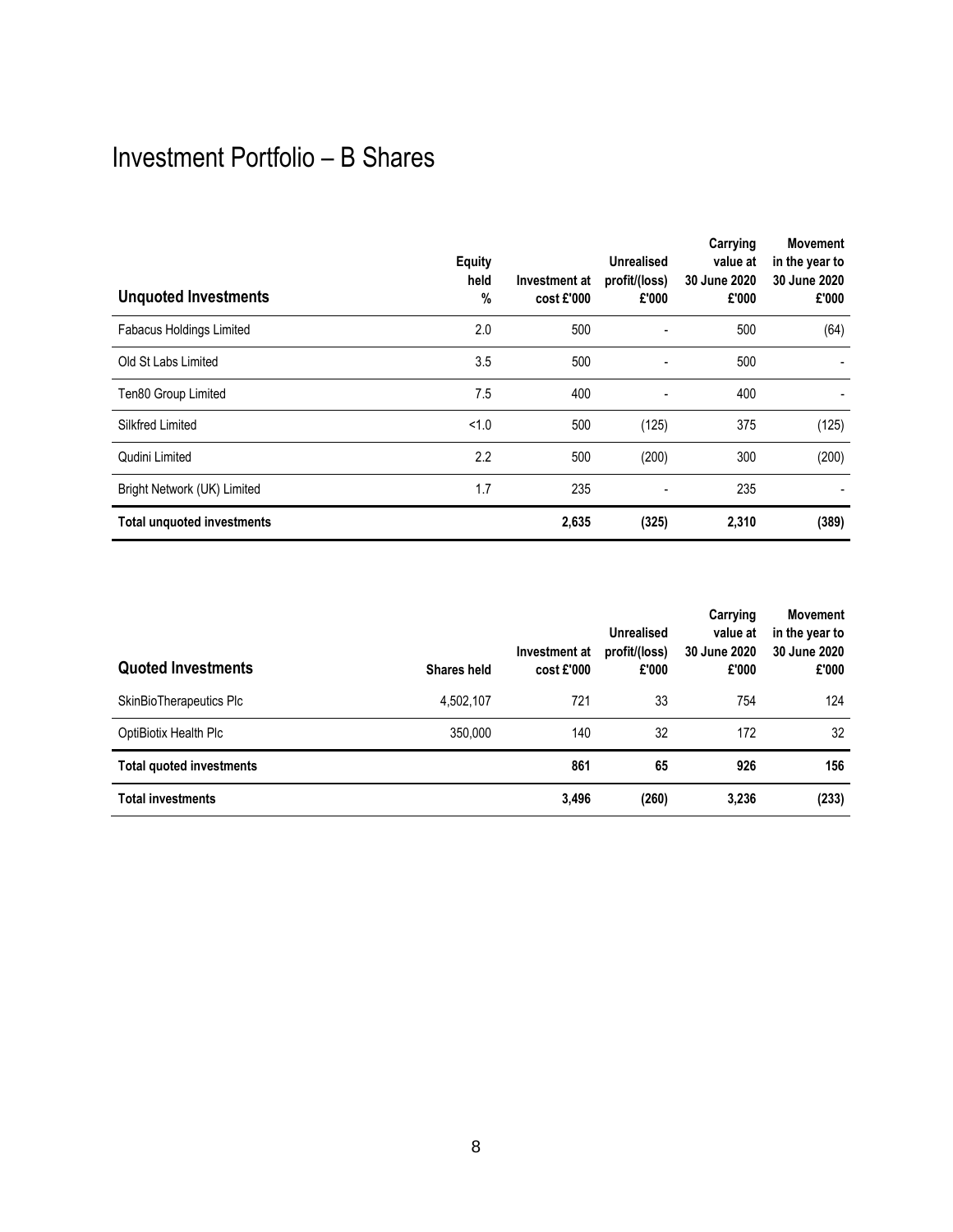### Responsibility Statement of the Directors in respect of the half-yearly report

We confirm that to the best of our knowledge:

- the half-yearly financial statements have been prepared in accordance with the statement "Interim Financial Reporting" issued by the Financial Reporting Council;
- the half-yearly report includes a fair review of the information required by the Financial Conduct Authority Disclosure and Transparency Rules, being:
	- $\circ$  an indication of the important events that have occurred during the first six months of the financial year and their impact on the condensed set of financial statements.
	- $\circ$  a description of the principal risks and uncertainties for the remaining six months of the year.
	- $\circ$  a description of related party transactions that have taken place in the first six months of the current financial year that may have materially affected the financial position or performance of the Company during that period and any changes in the related party transactions described in the last annual report that could do so.

On behalf of the Board:

John Hustler Chairman 29 July 2020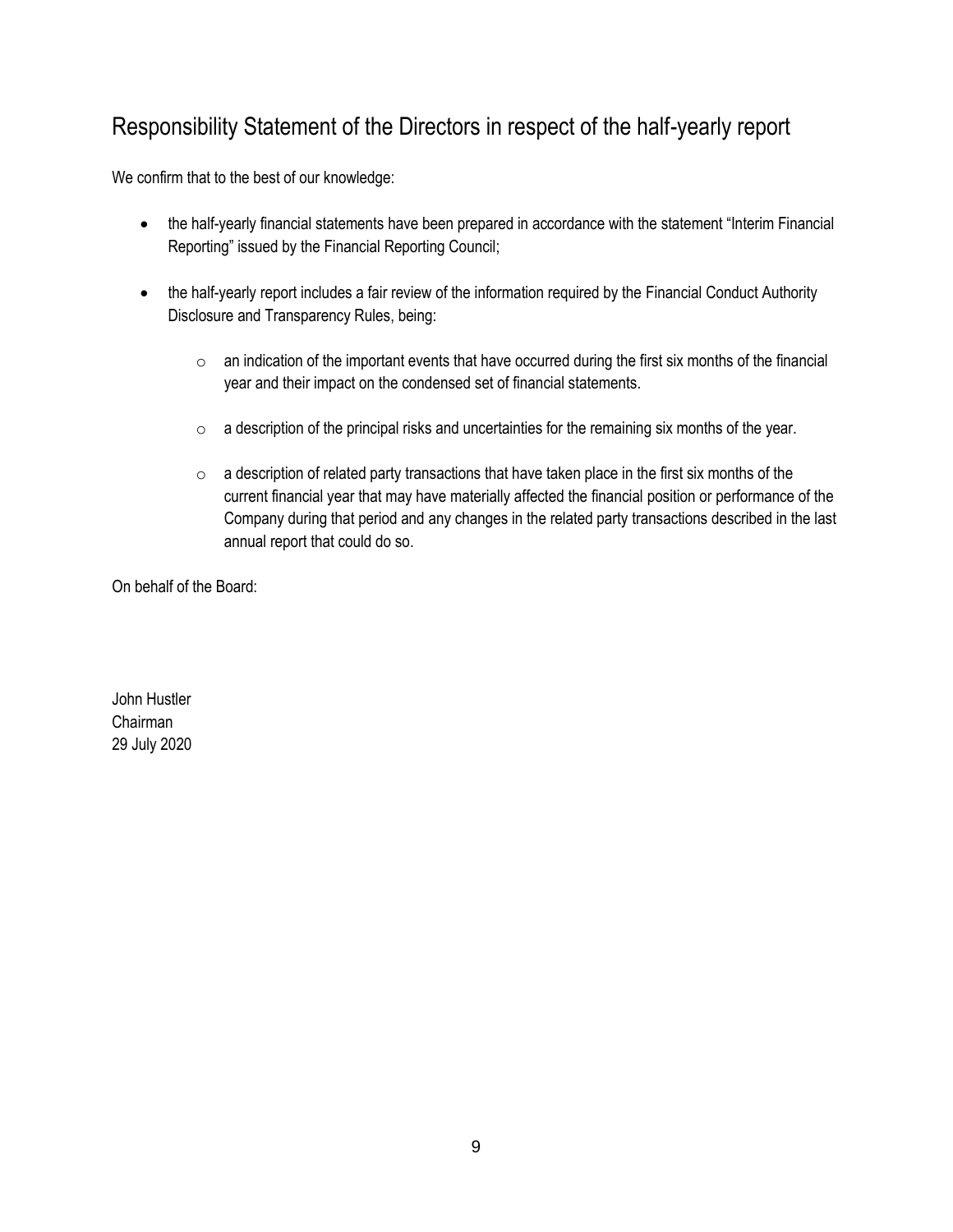### Income Statement - Combined

|                                                                                             |                            | <b>Combined</b> |              |                            | Combined |                |                          | Combined                 |       |
|---------------------------------------------------------------------------------------------|----------------------------|-----------------|--------------|----------------------------|----------|----------------|--------------------------|--------------------------|-------|
|                                                                                             | Six months to 30 June 2020 |                 |              | Six months to 30 June 2019 |          |                | Year to 31 December 2019 |                          |       |
|                                                                                             | Revenue                    | Capital         | <b>Total</b> | Revenue                    | Capital  | <b>Total</b>   | Revenue                  | Capital                  | Total |
|                                                                                             | £'000                      | £'000           | £'000        | £'000                      | £'000    | £'000          | £'000                    | £'000                    | £'000 |
| Gain on disposal of fixed asset<br>investments                                              |                            | 655             | 655          |                            | 52       | 52             |                          | 52                       | 52    |
| Loss on valuation of fixed asset<br>investments                                             |                            | (672)           | (672)        |                            | (232)    | (232)          |                          | (752)                    | (752) |
| Income                                                                                      |                            |                 | ۰            |                            |          | $\blacksquare$ |                          |                          |       |
| Performance fee                                                                             |                            | 3               | 3            |                            | 71       | 71             |                          | 136                      | 136   |
| Investment management fee net of<br>cost cap                                                | (6)                        | (18)            | (24)         | 20                         | (35)     | (15)           | (7)                      | (21)                     | (28)  |
| Other expenses                                                                              | (62)                       | (3)             | (65)         | (55)                       |          | (55)           | (123)                    | $\overline{\phantom{a}}$ | (123) |
| Return on ordinary activities before<br>tax<br>Taxation on return on ordinary<br>activities | (68)                       | (35)            | (103)        | (35)                       | (144)    | (179)          | (130)                    | (585)                    | (715) |
| Return on ordinary activities after<br>tax                                                  | (68)                       | (35)            | (103)        | (35)                       | (144)    | (179)          | (130)                    | (585)                    | (715) |

There was no other Comprehensive Income recognised during the period.

- The 'Total' column of the Income Statement and statement of comprehensive income is the profit and loss account of the Company; the supplementary revenue return and capital return columns have been prepared under guidance published by the Association of Investment Companies.
- All revenue and capital items in the above statement derive from continuing operations.
- The Company has only one class of business and derives its income from investments made in shares and securities and from bank and money market funds.

The Company has no recognised gains or losses other than the results for the period as set out above.

The accompanying notes are an integral part of the Financial Statements.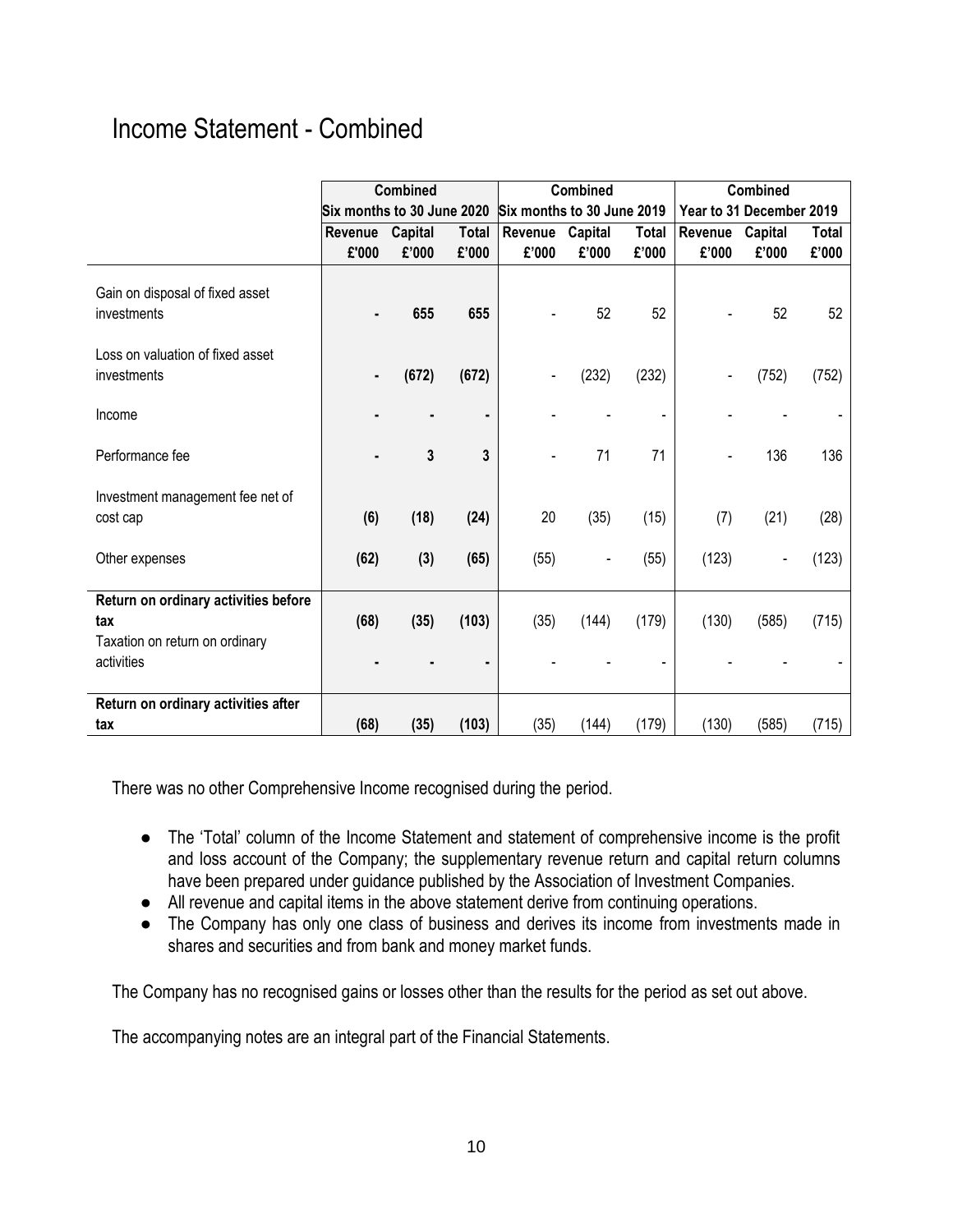# Income Statement – Ordinary Shares

|                                     |         | <b>Ordinary shares</b>     |              |                            | <b>Ordinary shares</b> |              | <b>Ordinary shares</b>   |         |              |  |
|-------------------------------------|---------|----------------------------|--------------|----------------------------|------------------------|--------------|--------------------------|---------|--------------|--|
|                                     |         | Six months to 30 June 2020 |              | Six months to 30 June 2019 |                        |              | Year to 31 December 2019 |         |              |  |
|                                     | Revenue | Capital                    | <b>Total</b> | Revenue Capital            |                        | <b>Total</b> | Revenue                  | Capital | <b>Total</b> |  |
|                                     | £'000   | £'000                      | £'000        | £'000                      | £'000                  | £'000        | £'000                    | £'000   | £'000        |  |
| Gain on disposal of fixed asset     |         |                            |              |                            |                        |              |                          |         |              |  |
| investments                         |         | 426                        | 426          |                            | 38                     | 38           |                          | 38      | 38           |  |
|                                     |         |                            |              |                            |                        |              |                          |         |              |  |
| Loss on valuation of fixed asset    |         |                            |              |                            |                        |              |                          |         |              |  |
| investments                         |         | (439)                      | (439)        |                            | (390)                  | (390)        |                          | (725)   | (725)        |  |
|                                     |         |                            |              |                            |                        |              |                          |         |              |  |
| Income                              |         |                            | ٠            |                            |                        |              |                          |         |              |  |
|                                     |         |                            |              |                            |                        |              |                          |         |              |  |
| Performance fee                     |         | 3                          | 3            |                            | 71                     | 71           |                          | 136     | 136          |  |
|                                     |         |                            |              |                            |                        |              |                          |         |              |  |
| Investment management fee net of    |         |                            |              |                            |                        |              |                          |         |              |  |
| cost cap                            |         |                            |              |                            |                        |              |                          |         |              |  |
|                                     |         |                            |              |                            |                        |              |                          |         |              |  |
| Other expenses                      |         | (3)                        | (3)          |                            |                        |              | 4                        |         | 4            |  |
|                                     |         |                            |              |                            |                        |              |                          |         |              |  |
| Return on ordinary activities       |         |                            |              |                            |                        |              |                          |         |              |  |
| before tax                          |         | (13)                       | (13)         |                            | (281)                  | (281)        | 4                        | (551)   | (547)        |  |
| Taxation on return on ordinary      |         |                            |              |                            |                        |              |                          |         |              |  |
| activities                          |         |                            |              |                            |                        |              |                          |         |              |  |
|                                     |         |                            |              |                            |                        |              |                          |         |              |  |
| Return on ordinary activities after |         |                            |              |                            |                        |              |                          |         |              |  |
| tax                                 |         | (13)                       | (13)         |                            | (281)                  | (281)        | 4                        | (551)   | (547)        |  |
| Earnings per share - basic and      |         |                            |              |                            |                        |              |                          |         |              |  |
| diluted                             |         | (0.2p)                     | (0.2p)       |                            | (3.5p)                 | (3.5p)       | 0.0 <sub>p</sub>         | (6.7p)  | (6.7)p       |  |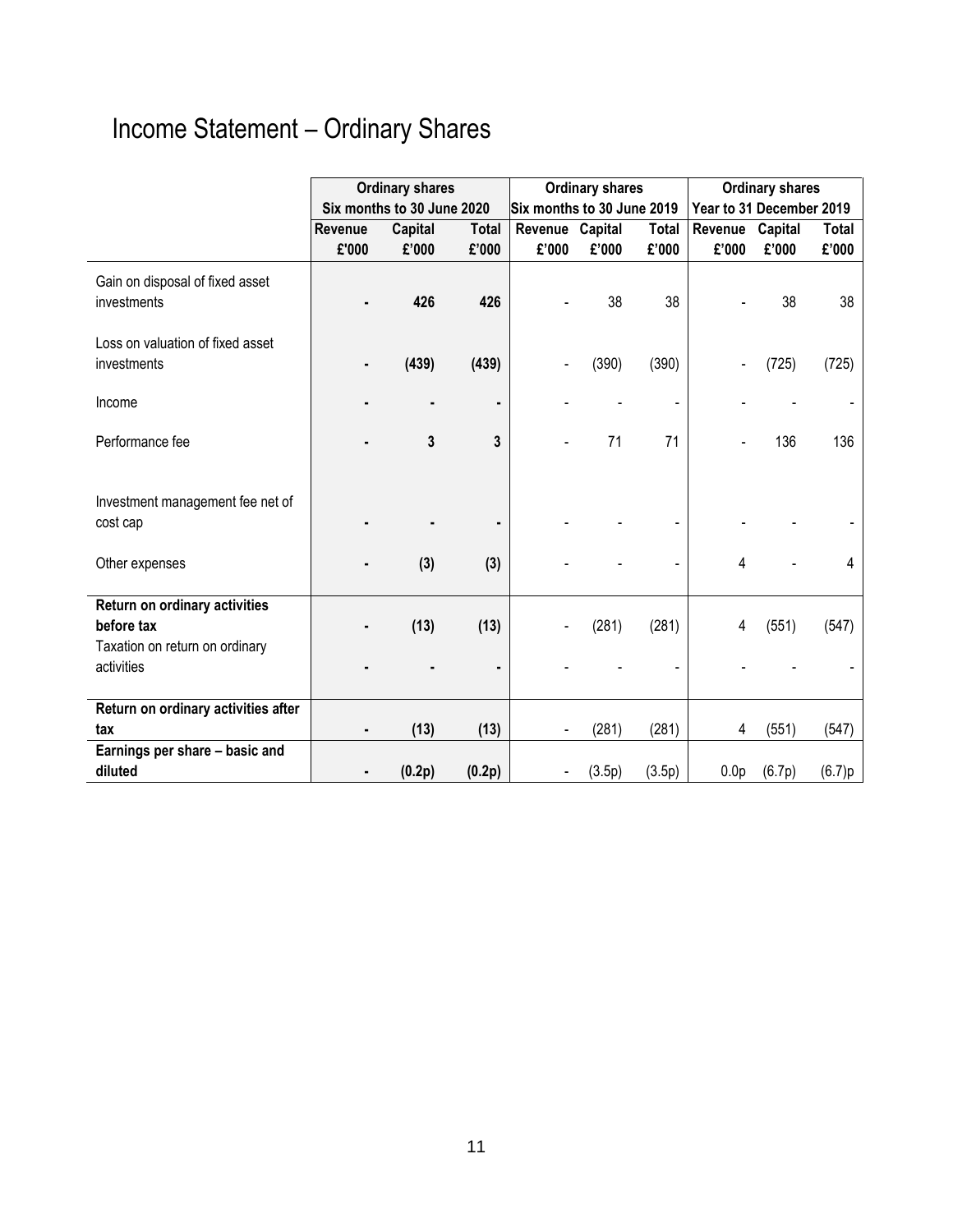### Income Statement – B Shares

|                                                                                             |                | <b>B</b> shares            |                |                | <b>B</b> shares            |                         | <b>B</b> shares |                          |                 |
|---------------------------------------------------------------------------------------------|----------------|----------------------------|----------------|----------------|----------------------------|-------------------------|-----------------|--------------------------|-----------------|
|                                                                                             |                | Six months to 30 June 2020 |                |                | Six months to 30 June 2019 |                         |                 | Year to 31 December 2019 |                 |
|                                                                                             | Revenue        | Capital                    | <b>Total</b>   | Revenue        | Capital                    | <b>Total</b>            | Revenue         | Capital                  | <b>Total</b>    |
|                                                                                             | £'000          | £'000                      | £'000          | £'000          | £'000                      | £'000                   | £'000           | £'000                    | £'000           |
| Gain on disposal of fixed asset<br>investments                                              |                | 229                        | 229            |                | 14                         | 14                      |                 | 14                       | 14              |
| (Loss)/gain on valuation of fixed<br>asset investments                                      |                | (233)                      | (233)          |                | 158                        | 158                     |                 | (27)                     | (27)            |
| Income                                                                                      |                |                            | ٠              |                |                            |                         |                 |                          |                 |
| Performance fee                                                                             |                |                            |                |                |                            |                         |                 |                          |                 |
| Investment management fee net of<br>cost cap                                                | (6)            | (18)                       | (24)           | 20             | (35)                       | (15)                    | (7)             | (21)                     | (28)            |
| Other expenses                                                                              | (62)           | ٠                          | (62)           | (55)           |                            | (55)                    | (127)           |                          | (127)           |
| Return on ordinary activities<br>before tax<br>Taxation on return on ordinary<br>activities | (68)           | (22)                       | (90)           | (35)           | '137                       | 102                     | (134)           | (34)                     | (168)           |
| Return on ordinary activities after<br>tax<br>Earnings per share - basic and<br>diluted     | (68)<br>(1.3p) | (22)<br>(0.4p)             | (90)<br>(1.7p) | (35)<br>(0.7p) | 137<br>2.8 <sub>p</sub>    | 102<br>2.1 <sub>p</sub> | (134)<br>(2.5p) | (34)<br>(0.7p)           | (168)<br>(3.2p) |
|                                                                                             |                |                            |                |                |                            |                         |                 |                          |                 |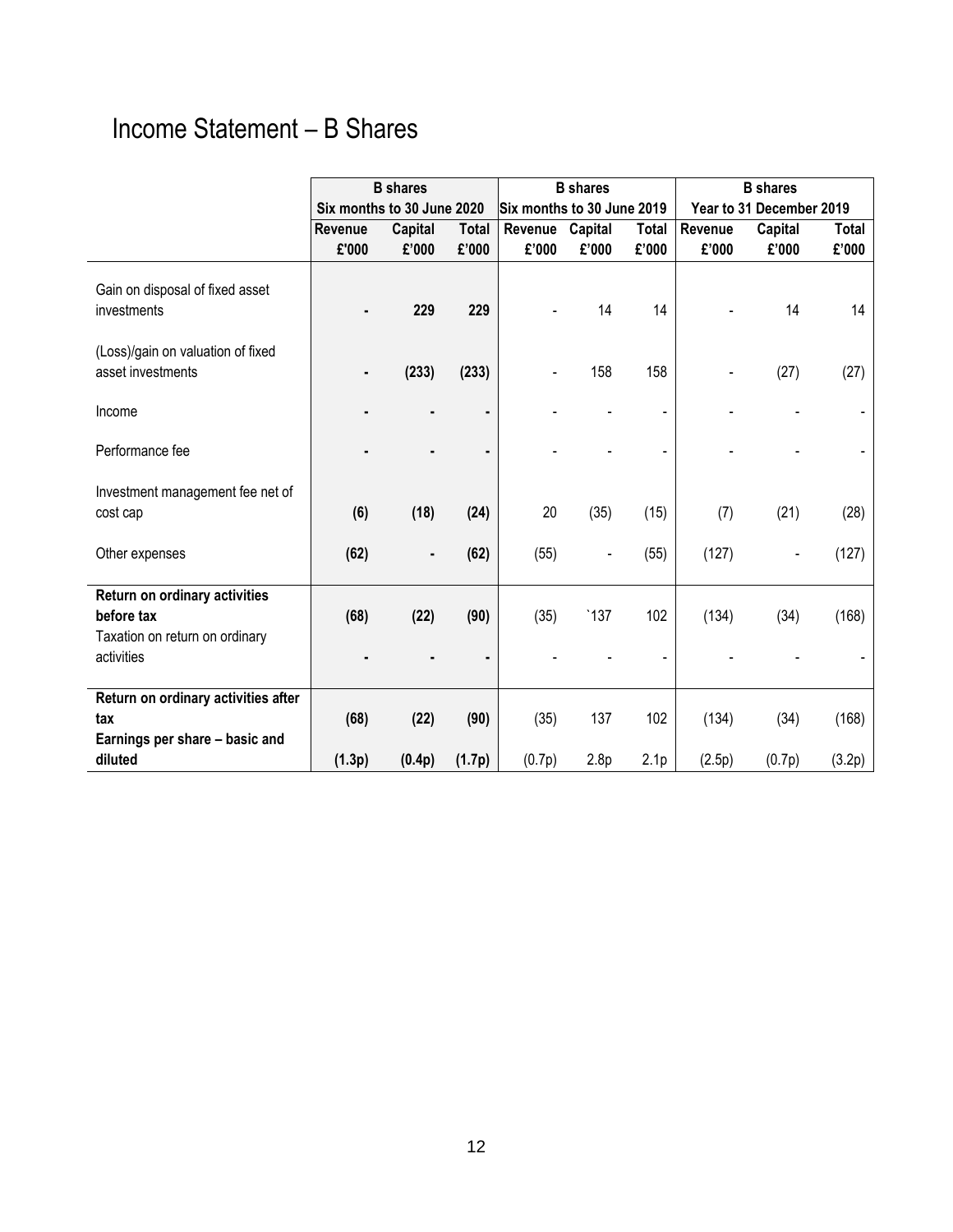### Balance Sheet - Combined

|                                              | <b>Combined</b>    |          | Combined           |          | <b>Combined</b>        |         |
|----------------------------------------------|--------------------|----------|--------------------|----------|------------------------|---------|
|                                              | As at 30 June 2020 |          | As at 30 June 2019 |          | As at 31 December 2019 |         |
|                                              | £'000              | £'000    | £'000              | £'000    | £'000                  | £'000   |
|                                              |                    |          |                    |          |                        |         |
| Fixed asset investments*                     |                    | 4,600    |                    | 5,281    |                        | 4,761   |
| <b>Current assets:</b>                       |                    |          |                    |          |                        |         |
| Cash at bank and in hand                     | 4,541              |          | 2,935              |          | 3,909                  |         |
| Debtors                                      | 9                  |          | 119                |          | 3                      |         |
|                                              | 4,550              |          | 3,054              |          | 3,912                  |         |
| <b>Creditors:</b>                            |                    |          |                    |          |                        |         |
| Amounts falling due within one year          | (92)               |          | (128)              |          | (236)                  |         |
|                                              |                    |          | (128)              |          | (236)                  |         |
| Net current assets                           |                    | 4,458    |                    | 2,926    |                        | 3,676   |
|                                              |                    |          |                    |          |                        |         |
| Performance fee payable                      |                    | (50)     |                    | (119)    |                        | (53)    |
|                                              |                    |          |                    |          |                        |         |
| <b>Net assets</b>                            |                    | 9,008    |                    | 8,088    |                        | 8,384   |
|                                              |                    |          |                    |          |                        |         |
| Called up equity share capital               |                    | 154      |                    | 135      |                        | 145     |
| Share premium                                |                    | 3,634    |                    | 1,889    |                        | 2,806   |
| Special distributable reserve                |                    | 8,285    |                    | 8,490    |                        | 8,395   |
| Capital redemption reserve                   |                    |          |                    |          |                        |         |
| Capital reserve - gains/(losses) on disposal |                    | 1,557    |                    | 1,117    |                        | 1,196   |
| - holding gains/(losses)                     |                    | (2, 457) |                    | (1, 541) |                        | (2,061) |
| Revenue reserve                              |                    | (2, 165) |                    | (2,002)  |                        | (2,097) |
| Total equity shareholders' funds             |                    | 9,008    |                    | 8,088    |                        | 8,384   |

\*At fair value through profit and loss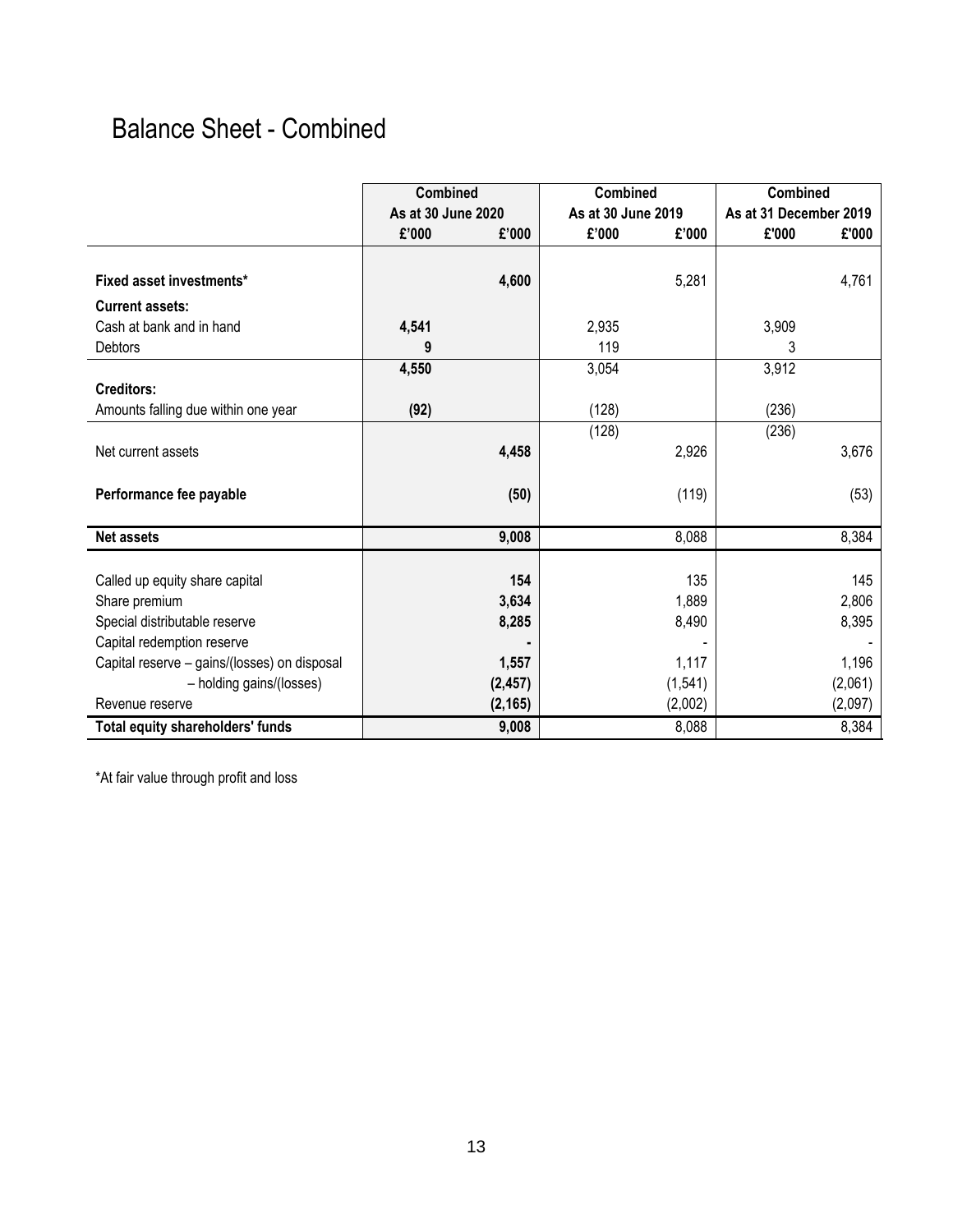## Balance Sheet – Ordinary Shares

|                                              | <b>Ordinary shares</b> |          | <b>Ordinary shares</b> |         | <b>Ordinary shares</b> |          |
|----------------------------------------------|------------------------|----------|------------------------|---------|------------------------|----------|
|                                              | As at 30 June 2020     |          | As at 30 June 2019     |         | As at 31 December 2019 |          |
|                                              | £'000                  | £'000    | £'000                  | £'000   | £'000                  | £'000    |
|                                              |                        |          |                        |         |                        |          |
| Fixed asset investments*                     |                        | 1,364    |                        | 2,403   |                        | 2,068    |
| <b>Current assets:</b>                       |                        |          |                        |         |                        |          |
| Cash at bank and in hand                     | 1,158                  |          | 477                    |         | 470                    |          |
| <b>Debtors</b>                               |                        |          |                        |         |                        |          |
|                                              | 1,158                  |          | 477                    |         | 470                    |          |
| <b>Creditors:</b>                            |                        |          |                        |         |                        |          |
| Amounts falling due within one year          | (22)                   |          | (32)                   |         | (22)                   |          |
|                                              |                        |          | (32)                   |         | (22)                   |          |
| Net current assets                           |                        | 1,136    |                        | 445     |                        | 448      |
|                                              |                        |          |                        |         |                        |          |
| Performance fee payable                      |                        | (50)     |                        | (119)   |                        | (53)     |
| <b>Net assets</b>                            |                        | 2,450    |                        | 2,729   |                        | 2,463    |
|                                              |                        |          |                        |         |                        |          |
| Called up equity share capital               |                        | 81       |                        | 81      |                        | 81       |
| Share premium                                |                        |          |                        |         |                        |          |
| Special distributable reserve                |                        | 5,140    |                        | 5,140   |                        | 5,140    |
| Capital redemption reserve                   |                        |          |                        |         |                        |          |
| Capital reserve - gains/(losses) on disposal |                        | 1,371    |                        | 1,156   |                        | 1,221    |
| - holding gains/(losses)                     |                        | (2, 197) |                        | (1,699) |                        | (2,034)  |
| Revenue reserve                              |                        | (1, 945) |                        | (1,949) |                        | (1, 945) |
| Total equity shareholders' funds             |                        | 2,450    |                        | 2,729   |                        | 2,463    |
| Net asset value per share                    |                        | 30.2     |                        | 33.6p   |                        | 30.4p    |

\*At fair value through profit and loss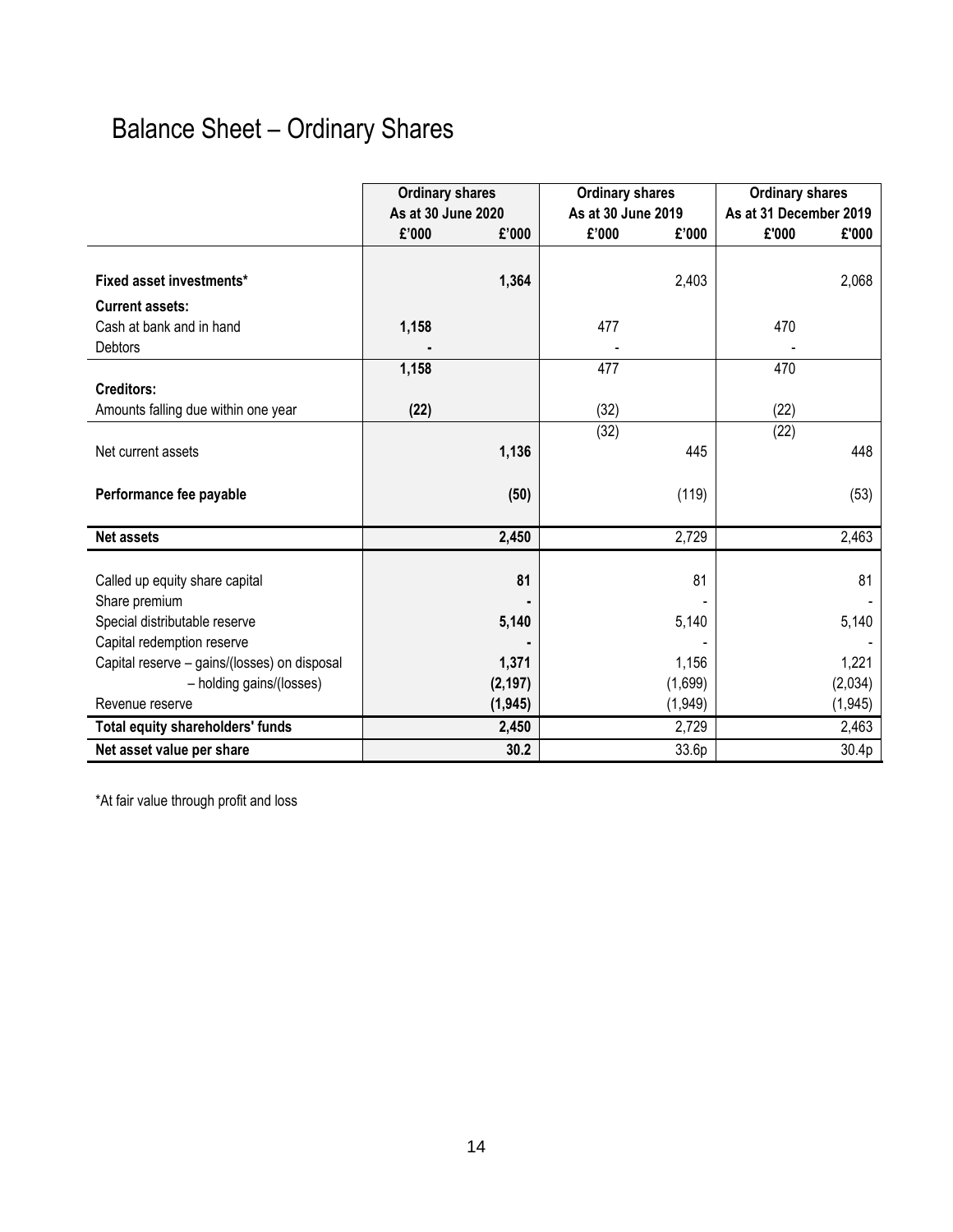### Balance Sheet – B Shares

|                                              | <b>B</b> shares    |       | <b>B</b> shares    |       | <b>B</b> shares        |       |
|----------------------------------------------|--------------------|-------|--------------------|-------|------------------------|-------|
|                                              | As at 30 June 2020 |       | As at 30 June 2019 |       | As at 31 December 2019 |       |
|                                              | £'000              | £'000 | £'000              | £'000 | £'000                  | £'000 |
|                                              |                    |       |                    |       |                        |       |
| Fixed asset investments*                     |                    | 3,236 |                    | 2,878 |                        | 2,693 |
| <b>Current assets:</b>                       |                    |       |                    |       |                        |       |
| Cash at bank and in hand                     | 3,383              |       | 2,458              |       | 3,439                  |       |
| <b>Debtors</b>                               | 9                  |       | 119                |       | 3                      |       |
|                                              | 3,392              |       | 2,577              |       | 3,442                  |       |
| <b>Creditors:</b>                            |                    |       |                    |       |                        |       |
| Amounts falling due within one year          | (70)               |       | (96)               |       | (214)                  |       |
|                                              |                    |       | (96)               |       | (214)                  |       |
| Net current assets                           |                    | 3,322 |                    | 2,481 |                        | 3,228 |
|                                              |                    |       |                    |       |                        |       |
| Performance fee payable                      |                    |       |                    |       |                        |       |
|                                              |                    |       |                    |       |                        |       |
| <b>Net assets</b>                            |                    | 6,558 |                    | 5,359 |                        | 5,921 |
|                                              |                    |       |                    |       |                        |       |
| Called up equity share capital               |                    | 73    |                    | 54    |                        | 64    |
| Share premium                                |                    | 3,634 |                    | 1,889 |                        | 2,806 |
| Special distributable reserve                |                    | 3,145 |                    | 3,350 |                        | 3,255 |
| Capital redemption reserve                   |                    |       |                    |       |                        |       |
| Capital reserve - gains/(losses) on disposal |                    | 186   |                    | (39)  |                        | (25)  |
| - holding gains/(losses)                     |                    | (260) |                    | 158   |                        | (27)  |
| Revenue reserve                              |                    | (220) |                    | (53)  |                        | (152) |
| Total equity shareholders' funds             |                    | 6,558 |                    | 5,359 |                        | 5,921 |
| Net asset value per share                    |                    | 89.3  |                    | 99.5p |                        | 93.1p |

\*At fair value through profit and loss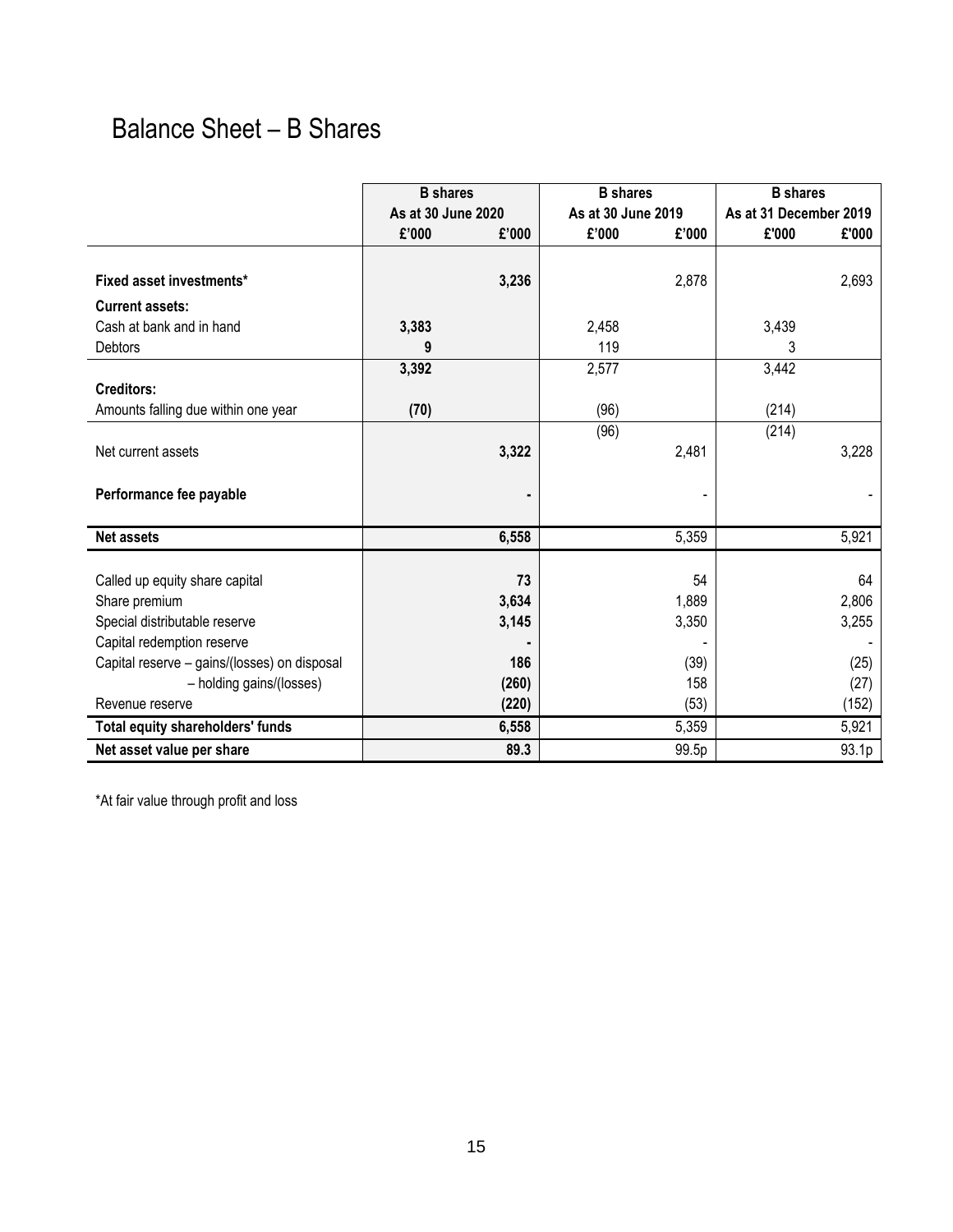# Statement of Changes in Equity - Combined

|                                                    |                      | <b>Share</b> | Special<br>distributable | Capital<br>redemption    | Capital<br>reserve<br>gains/ | <b>Capital reserve</b><br>holding gains/ | Revenue  |          |
|----------------------------------------------------|----------------------|--------------|--------------------------|--------------------------|------------------------------|------------------------------------------|----------|----------|
|                                                    | <b>Share Capital</b> | premium      | reserve                  | reserve                  | (losses)                     | (losses)                                 | reserve  | Total    |
|                                                    | £'000                | £'000        | £'000                    | £'000                    | £'000                        | £'000                                    | £'000    | £'000    |
| As at 1 January 2019                               | 121                  | 568          | 10,839                   | $\blacksquare$           | 1,029                        | (1, 309)                                 | (1, 967) | 9,281    |
| B share issue                                      | 14                   | 1,321        |                          |                          |                              |                                          |          | 1,335    |
| Revenue return on ordinary activities after tax    |                      |              |                          |                          |                              |                                          | (35)     | (35)     |
| Expenses charged to capital                        |                      |              |                          |                          | (35)                         |                                          |          | (35)     |
| Performance fee allocated as capital expenditure   |                      |              |                          |                          | 71                           |                                          |          | 71       |
| Dividends paid                                     |                      |              | (2, 349)                 |                          |                              |                                          |          | (2, 349) |
| Current period gains on disposal                   |                      |              |                          |                          | 52                           |                                          |          | 52       |
| Current period losses on fair value of investments |                      |              |                          | $\overline{\phantom{a}}$ | ÷,                           | (232)                                    |          | (232)    |
| Balance as at 30 June 2019                         | 135                  | 1,889        | 8,490                    |                          | 1,117                        | (1, 541)                                 | (2,002)  | 8,088    |
| As at 1 January 2019                               | 121                  | 568          | 10,839                   |                          | 1,029                        | (1, 309)                                 | (1, 967) | 9,281    |
| B share issue                                      | 24                   | 2,238        |                          |                          |                              |                                          |          | 2,262    |
| Revenue return on ordinary activities after tax    |                      |              |                          |                          |                              |                                          | (130)    | (130)    |
| Expenses charged to capital                        |                      |              |                          |                          | (21)                         |                                          |          | (21)     |
| Performance fee allocated as capital expenditure   |                      |              |                          |                          | 136                          |                                          |          | 136      |
| <b>Dividends Paid</b>                              |                      |              | (2, 444)                 |                          |                              |                                          |          | (2, 444) |
| Current period gains on disposal                   |                      |              |                          |                          | 52                           |                                          |          | 52       |
| Current period losses on fair value of investments |                      |              |                          |                          |                              | (752)                                    |          | (752)    |
| Balance as at 31 December 2019                     | 145                  | 2,806        | 8,395                    |                          | 1,196                        | (2,061)                                  | (2,097)  | 8,384    |
| B share issue                                      | 9                    | 828          |                          |                          |                              |                                          |          | 837      |
| Revenue return on ordinary activities after tax    |                      |              |                          |                          |                              |                                          | (68)     | (68)     |
| Expenses charged to capital                        |                      |              |                          |                          | (21)                         |                                          |          | (21)     |
| Performance fee allocated as capital expenditure   |                      |              |                          |                          | 3                            |                                          |          | 3        |
| Dividends paid                                     |                      |              | (110)                    |                          |                              |                                          |          | (110)    |
| Current period gains on disposal                   |                      |              |                          |                          | 655                          |                                          |          | 655      |
| Current period losses on fair value of investments |                      |              |                          |                          |                              | (672)                                    |          | (672)    |
| Prior years' unrealised losses now realised        |                      |              |                          |                          | (276)                        | 276                                      |          | 0        |
| Balance as at 30 June 2020                         | 154                  | 3,634        | 8,285                    |                          | 1,557                        | (2, 457)                                 | (2, 165) | 9,008    |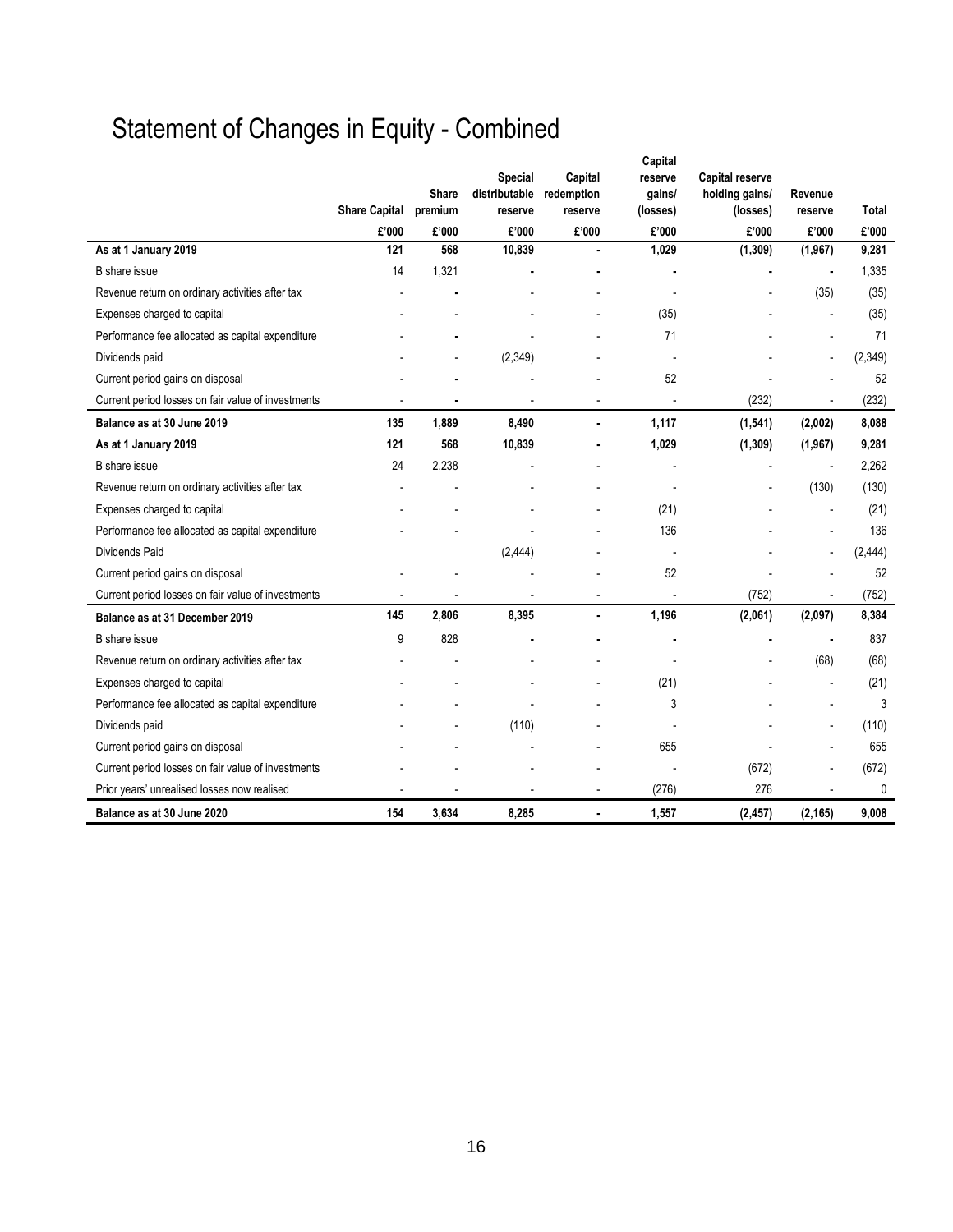# Statement of Changes in Equity – Ordinary Shares

|                                                    | <b>Share Capital</b> | <b>Share</b><br>premium | <b>Special</b><br>distributable<br>reserve | Capital<br>redemption<br>reserve | Capital<br>reserve<br>gains/<br>(losses) | <b>Capital reserve</b><br>holding gains/<br>(losses) | Revenue<br>reserve | Total    |
|----------------------------------------------------|----------------------|-------------------------|--------------------------------------------|----------------------------------|------------------------------------------|------------------------------------------------------|--------------------|----------|
|                                                    | £'000                | £'000                   | £'000                                      | £'000                            | £'000                                    | £'000                                                | £'000              | £'000    |
| As at 1 January 2019                               | 81                   |                         | 7,412                                      |                                  | 1,047                                    | (1, 309)                                             | (1,949)            | 5,282    |
| B share issue                                      |                      |                         |                                            |                                  |                                          |                                                      |                    |          |
| Revenue return on ordinary activities after tax    |                      |                         |                                            |                                  |                                          |                                                      |                    |          |
| Expenses charged to capital                        |                      |                         |                                            |                                  |                                          |                                                      |                    |          |
| Performance fee allocated as capital expenditure   |                      |                         |                                            |                                  | 71                                       |                                                      |                    | 71       |
| Dividends paid                                     |                      |                         | (2,272)                                    |                                  |                                          |                                                      |                    | (2,272)  |
| Current period gains on disposal                   |                      |                         |                                            |                                  | 38                                       |                                                      |                    | 38       |
| Current period losses on fair value of investments |                      |                         |                                            |                                  |                                          | (390)                                                |                    | (390)    |
| Balance as at 30 June 2019                         | 81                   |                         | 5,140                                      |                                  | 1,156                                    | (1,699)                                              | (1,949)            | 2,729    |
| As at 1 January 2019                               | 81                   |                         | 7,412                                      |                                  | 1,047                                    | (1, 309)                                             | (1,949)            | 5,282    |
| Revenue return on ordinary activities after tax    |                      |                         |                                            |                                  | $\overline{\phantom{a}}$                 |                                                      | 4                  | 4        |
| Performance fee allocated as capital expenditure   |                      |                         |                                            |                                  | 136                                      |                                                      |                    | 136      |
| <b>Dividends Paid</b>                              |                      |                         | (2, 272)                                   |                                  |                                          |                                                      |                    | (2, 272) |
| Current period gains on disposal                   |                      |                         |                                            |                                  | 38                                       |                                                      |                    | 38       |
| Current period losses on fair value of investments |                      |                         |                                            |                                  |                                          | (725)                                                |                    | (725)    |
| Balance as at 31 December 2019                     | 81                   |                         | 5,140                                      | $\blacksquare$                   | 1,221                                    | (2,034)                                              | (1, 945)           | 2,463    |
| Revenue return on ordinary activities after tax    |                      |                         |                                            |                                  | $\blacksquare$                           |                                                      |                    |          |
| Expenses charged to capital                        |                      |                         |                                            |                                  | (3)                                      |                                                      |                    | (3)      |
| Performance fee allocated as capital expenditure   |                      |                         |                                            |                                  | 3                                        |                                                      |                    | 3        |
| Dividends paid                                     |                      |                         |                                            |                                  |                                          |                                                      |                    |          |
| Current period gains on disposal                   |                      |                         |                                            |                                  | 426                                      |                                                      |                    | 426      |
| Current period losses on fair value of investments |                      |                         |                                            |                                  |                                          | (439)                                                |                    | (439)    |
| Prior years' unrealised losses now realised        |                      |                         |                                            | $\overline{a}$                   | (276)                                    | 276                                                  |                    |          |
| Balance as at 30 June 2020                         | 81                   |                         | 5,140                                      | $\blacksquare$                   | 1,371                                    | (2, 197)                                             | (1, 945)           | 2,450    |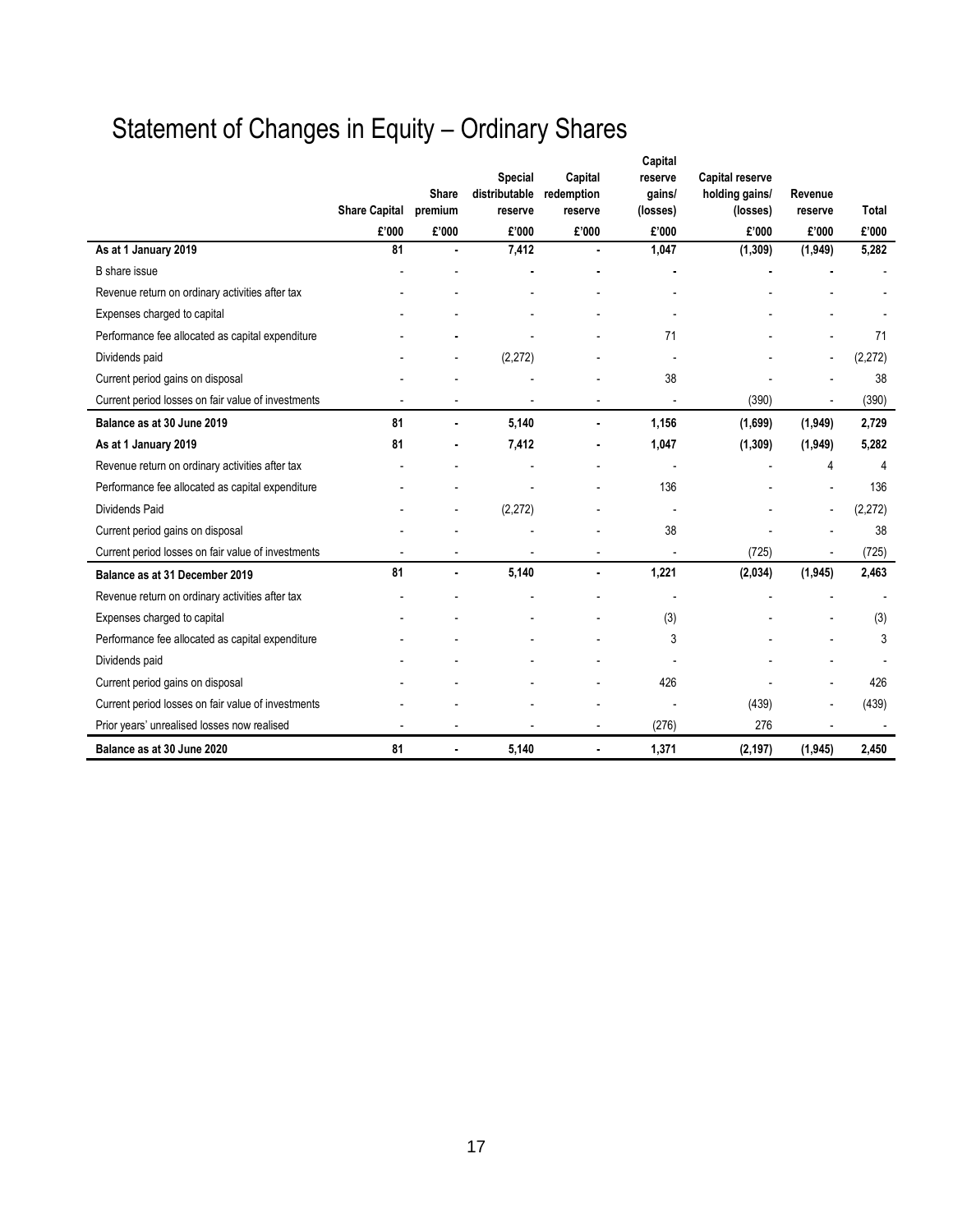# Statement of Changes in Equity – B Shares

|                                                    |                      | Share        | Special<br>distributable | Capital<br>redemption    | Capital<br>reserve<br>gains/ | <b>Capital reserve</b><br>holding gains/ | Revenue                      |                |
|----------------------------------------------------|----------------------|--------------|--------------------------|--------------------------|------------------------------|------------------------------------------|------------------------------|----------------|
|                                                    | <b>Share Capital</b> | premium      | reserve                  | reserve                  | (losses)                     | (losses)                                 | reserve                      | <b>Total</b>   |
| As at 1 January 2019                               | £'000<br>40          | £'000<br>568 | £'000<br>3,427           | £'000<br>ä,              | £'000<br>(18)                | £'000<br>ä,                              | £'000<br>(18)                | £'000<br>3,999 |
| B share issue                                      | 14                   | 1,321        |                          |                          |                              |                                          | $\overline{\phantom{a}}$     | 1,335          |
| Revenue return on ordinary activities after tax    |                      |              |                          |                          |                              |                                          |                              | (35)           |
|                                                    |                      |              |                          |                          |                              |                                          | (35)                         |                |
| Expenses charged to capital                        |                      |              |                          |                          | (35)                         |                                          | ٠                            | (35)           |
| Dividends paid                                     |                      |              | (77)                     |                          |                              |                                          |                              | (77)           |
| Current period gains on disposal                   |                      |              |                          |                          | 14                           |                                          |                              | 14             |
| Current period gains on fair value of investments  |                      |              |                          |                          |                              | 158                                      |                              | 158            |
| Balance as at 30 June 2019                         | 54                   | 1,889        | 3,350                    |                          | (39)                         | 158                                      | (53)                         | 5,359          |
| As at 1 January 2019                               | 40                   | 568          | 3,427                    |                          | (18)                         |                                          | (18)                         | 3,999          |
| B share issue                                      | 24                   | 2,238        |                          |                          |                              |                                          | $\blacksquare$               | 2,262          |
| Revenue return on ordinary activities after tax    |                      |              |                          |                          |                              | $\overline{\phantom{a}}$                 | (134)                        | (134)          |
| Expenses charged to capital                        |                      |              |                          |                          | (21)                         |                                          | $\blacksquare$               | (21)           |
| <b>Dividends Paid</b>                              |                      |              | (172)                    |                          |                              |                                          | $\overline{a}$               | (172)          |
| Current period gains on disposal                   |                      |              |                          |                          | 14                           |                                          |                              | 14             |
| Current period losses on fair value of investments |                      |              |                          | $\overline{a}$           | $\overline{\phantom{a}}$     | (27)                                     | $\qquad \qquad \blacksquare$ | (27)           |
| Balance as at 31 December 2019                     | 64                   | 2,806        | 3,255                    | ä,                       | (25)                         | (27)                                     | (152)                        | 5,921          |
| B share issue                                      | 9                    | 828          |                          |                          |                              |                                          | ä,                           | 837            |
| Revenue return on ordinary activities after tax    |                      |              |                          |                          |                              |                                          | (68)                         | (68)           |
| Expenses charged to capital                        |                      |              |                          |                          | (18)                         |                                          |                              | (18)           |
| Performance fee allocated as capital expenditure   |                      |              |                          |                          |                              |                                          |                              |                |
| Dividends paid                                     |                      |              | (110)                    |                          |                              |                                          |                              | (110)          |
| Current period gains on disposal                   |                      |              |                          |                          | 229                          |                                          |                              | 229            |
| Current period losses on fair value of investments | ٠                    |              |                          | $\overline{\phantom{a}}$ | $\overline{\phantom{a}}$     | (233)                                    | ٠                            | (233)          |
| Balance as at 30 June 2020                         | 73                   | 3,634        | 3,145                    | $\blacksquare$           | 186                          | (260)                                    | (220)                        | 6,558          |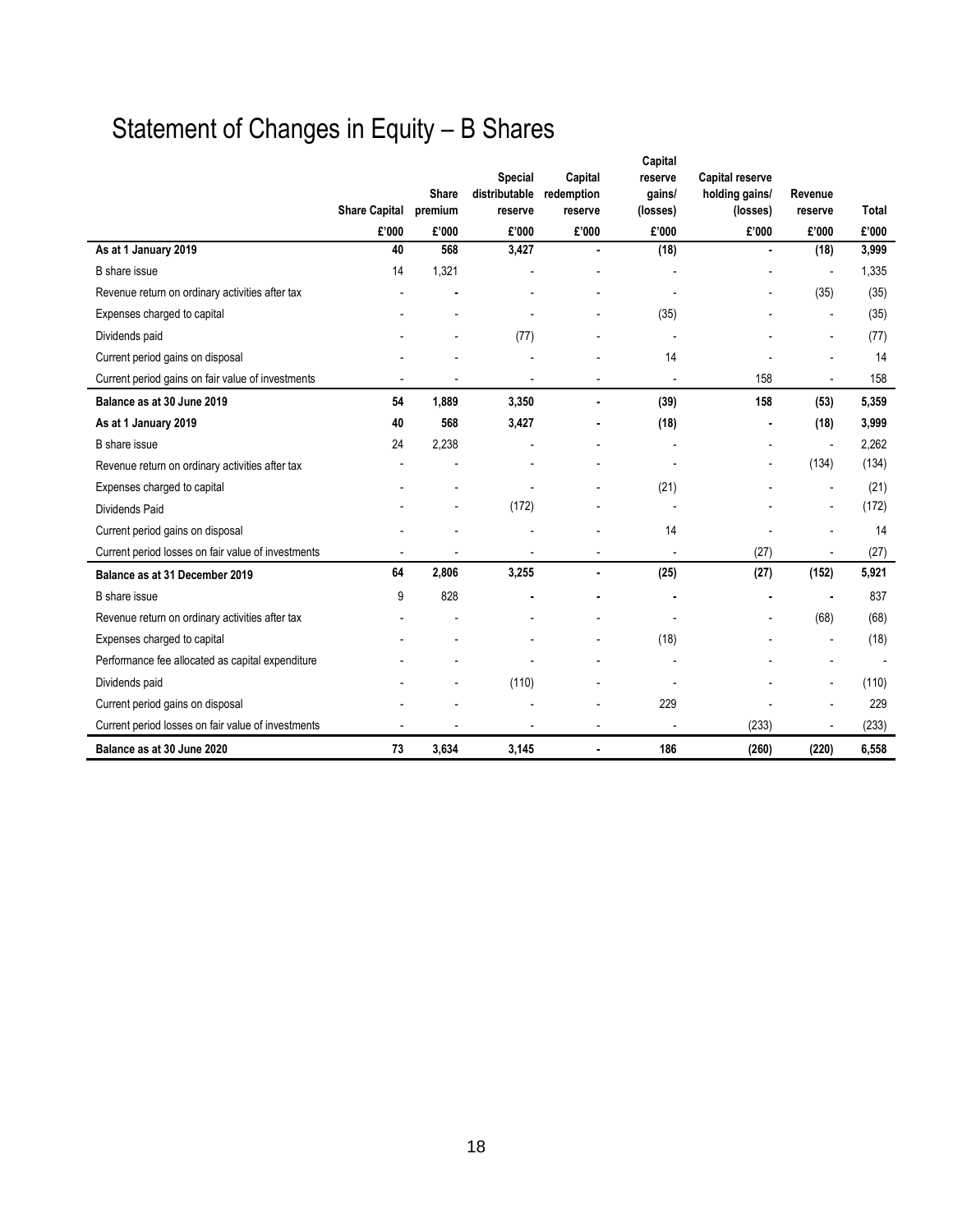## Statement of Cash Flows – Combined

|                                              | <b>Combined</b> | <b>Combined</b> | <b>Combined</b>  |
|----------------------------------------------|-----------------|-----------------|------------------|
|                                              | Six months to   | Six months to   | Year to          |
|                                              | 30 June 2020    | 30 June 2019    | 31 December 2019 |
|                                              | £'000           | £'000           | £'000            |
| Cash flows from operating activities         |                 |                 |                  |
| Return on ordinary activities before tax     | (103)           | (179)           | (715)            |
| Adjustments for:                             |                 |                 |                  |
| (Increase)/decrease in debtors               | (6)             | (96)            | 20               |
| Decrease in creditors                        | (8)             | (234)           | (143)            |
| Gain on disposal of fixed asset investments  | (655)           | (14)            | (52)             |
| Loss on valuation of fixed asset investments | 672             | 232             | 752              |
| <b>Cash from operations</b>                  | (100)           | (291)           | (138)            |
| Income taxes paid                            |                 |                 |                  |
| Net cash used in operating activities        | (100)           | (291)           | (138)            |
|                                              |                 |                 |                  |
| Cash flows from investing activities         |                 |                 |                  |
| Purchase of fixed asset investments          | (1,062)         | (2, 248)        | (2, 248)         |
| Sale of fixed asset investments              | 1,206           | 42              | 80               |
| Total cash outflow from investing activities | 144             | (2, 206)        | (2, 168)         |
|                                              |                 |                 |                  |
| Cash flows from financing activities         |                 |                 |                  |
| Dividends paid                               | (110)           | (2, 349)        | (2, 444)         |
| Issue of B shares                            | 837             | 1,335           | 2,262            |
| Awaiting B share issue                       | (139)           |                 | (49)             |
| Total cash outflow from financing activities | 588             | (1,014)         | (231)            |
|                                              |                 |                 |                  |
| Decrease in cash and cash equivalents        | 632             | (3, 511)        | (2,537)          |
|                                              |                 |                 |                  |
| Opening cash and cash equivalents            | 3,909           | 6,446           | 6,446            |
|                                              |                 |                 |                  |
| <b>Closing cash and cash equivalents</b>     | 4,541           | 2,935           | 3,909            |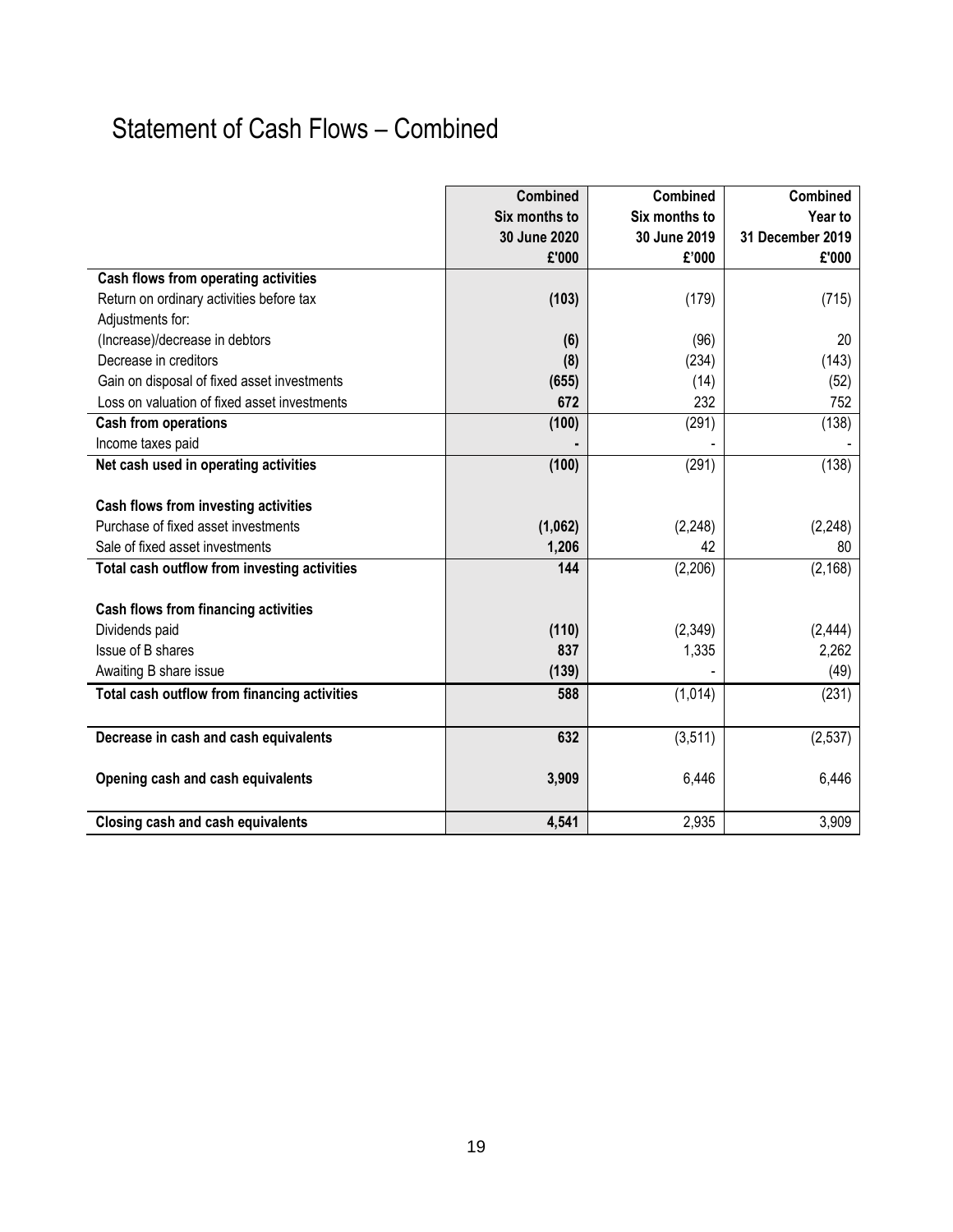# Statement of Cash Flows – Ordinary Shares

|                                              | <b>Ordinary shares</b> | <b>Ordinary shares</b> | <b>Ordinary shares</b> |
|----------------------------------------------|------------------------|------------------------|------------------------|
|                                              | Six months to          | Six months to          | Year to                |
|                                              | 30 June 2020           | 30 June 2019           | 31 December 2019       |
|                                              | £'000                  | £'000                  | £'000                  |
| Cash flows from operating activities         |                        |                        |                        |
| Return on ordinary activities before tax     | (13)                   | (281)                  | (547)                  |
| Adjustments for:                             |                        |                        |                        |
| (Increase)/decrease in debtors               |                        |                        |                        |
| Decrease in creditors                        | (3)                    | (98)                   | (174)                  |
| Gain on disposal of fixed asset investments  | (426)                  |                        | (38)                   |
| Loss on valuation of fixed asset investments | 439                    | 390                    | 725                    |
| <b>Cash from operations</b>                  | (3)                    | 11                     | (34)                   |
| Income taxes paid                            |                        |                        |                        |
| Net cash used in operating activities        | (3)                    | 11                     | (34)                   |
|                                              |                        |                        |                        |
| Cash flows from investing activities         |                        |                        |                        |
| Sale of fixed asset investments              | 691                    | $\overline{a}$         | 38                     |
| Total cash inflow from investing activities  | 691                    |                        | 38                     |
|                                              |                        |                        |                        |
| Cash flows from financing activities         |                        |                        |                        |
| Dividend paid                                | ٠                      | (2,272)                | (2, 272)               |
| <b>Total cash outflow</b>                    | $\blacksquare$         | (2, 272)               | (2,272)                |
|                                              |                        |                        |                        |
| Decrease in cash and cash equivalents        | 688                    | (2, 261)               | (2, 268)               |
|                                              |                        |                        |                        |
| Opening cash and cash equivalents            | 470                    | 2,738                  | 2,738                  |
|                                              |                        |                        |                        |
| Closing cash and cash equivalents            | 1,158                  | 477                    | 470                    |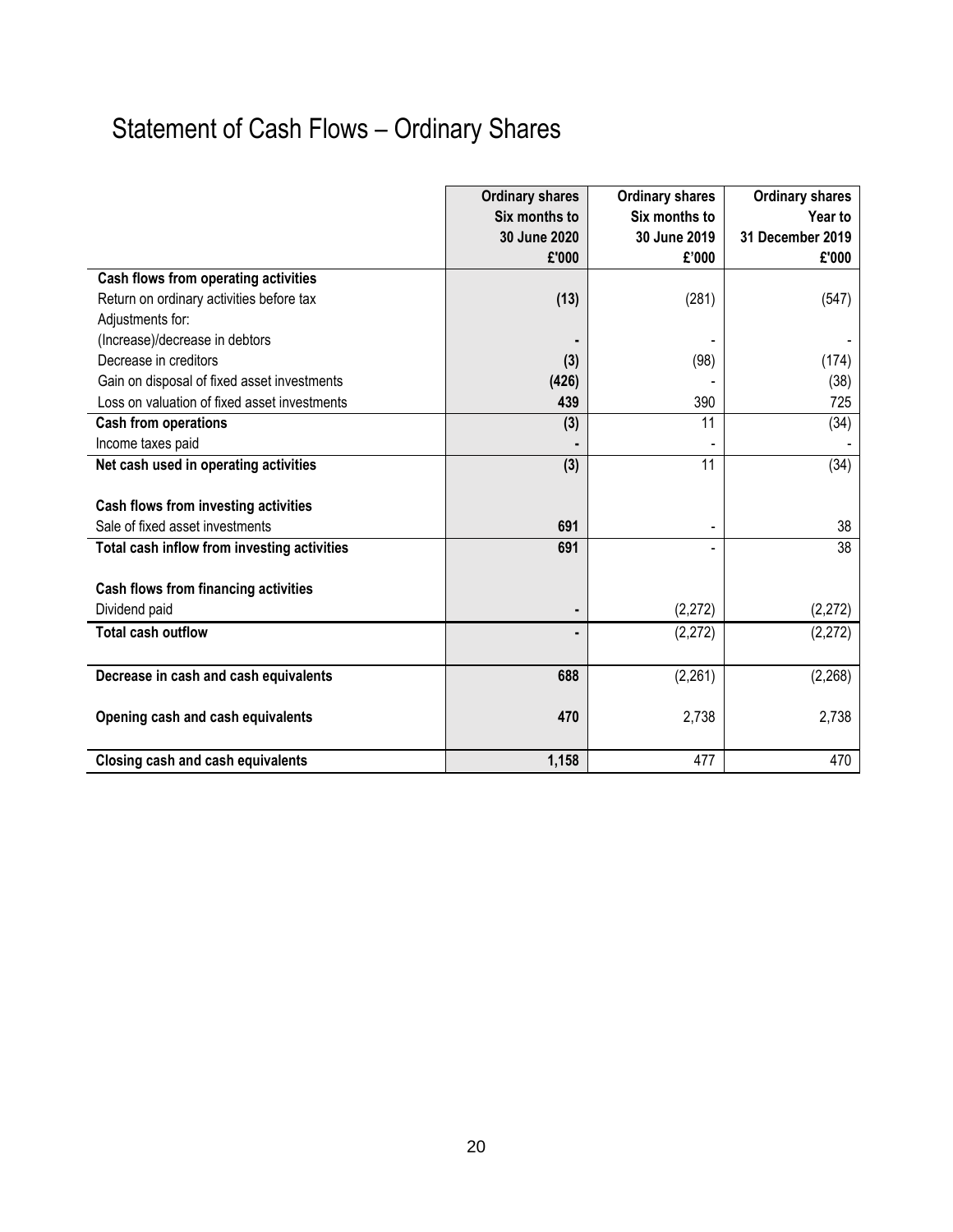## Statement of Cash Flows – B Shares

|                                                     | <b>B</b> shares | <b>B</b> shares | <b>B</b> shares  |
|-----------------------------------------------------|-----------------|-----------------|------------------|
|                                                     | Six months to   | Six months to   | Year to          |
|                                                     | 30 June 2020    | 30 June 2019    | 31 December 2019 |
|                                                     | £'000           | £'000           | £'000            |
| Cash flows from operating activities                |                 |                 |                  |
| Return on ordinary activities before tax            | (90)            | 102             | (168)            |
| Adjustments for:                                    |                 |                 |                  |
| (Increase)/decrease in debtors                      | (6)             | (96)            | 20               |
| (Decrease)/increase in creditors                    | (5)             | (136)           | 31               |
| Gain on disposal of fixed asset investments         | (229)           | (14)            | (14)             |
| Loss/(Gain) on valuation of fixed asset investments | 233             | (158)           | 27               |
| <b>Cash from operations</b>                         | (97)            | (302)           | (104)            |
| Income taxes paid                                   |                 |                 |                  |
| Net cash used in operating activities               | (97)            | (302)           | (104)            |
|                                                     |                 |                 |                  |
| Cash flows from investing activities                |                 |                 |                  |
| Purchase of fixed asset investments                 | (1,062)         | (2, 248)        | (2, 248)         |
| Sale of fixed asset investments                     | 515             | 42              | 42               |
| Total cash outflow from investing activities        | (547)           | (2,206)         | (2,206)          |
|                                                     |                 |                 |                  |
| Cash flows from financing activities                |                 |                 |                  |
| Dividends paid                                      | (110)           | (77)            | (172)            |
| Issue of B shares                                   | 837             | 1,335           | 2,262            |
| Awaiting B share issue                              | (139)           |                 | (49)             |
| Total cash inflow from financing activities         | 588             | 1,258           | 2,041            |
|                                                     |                 |                 |                  |
| Decrease in cash and cash equivalents               | (56)            | (1,250)         | (269)            |
|                                                     |                 |                 |                  |
| Opening cash and cash equivalents                   | 3,439           | 3,708           | 3,708            |
|                                                     |                 |                 |                  |
| <b>Closing cash and cash equivalents</b>            | 3,383           | 2,458           | 3,439            |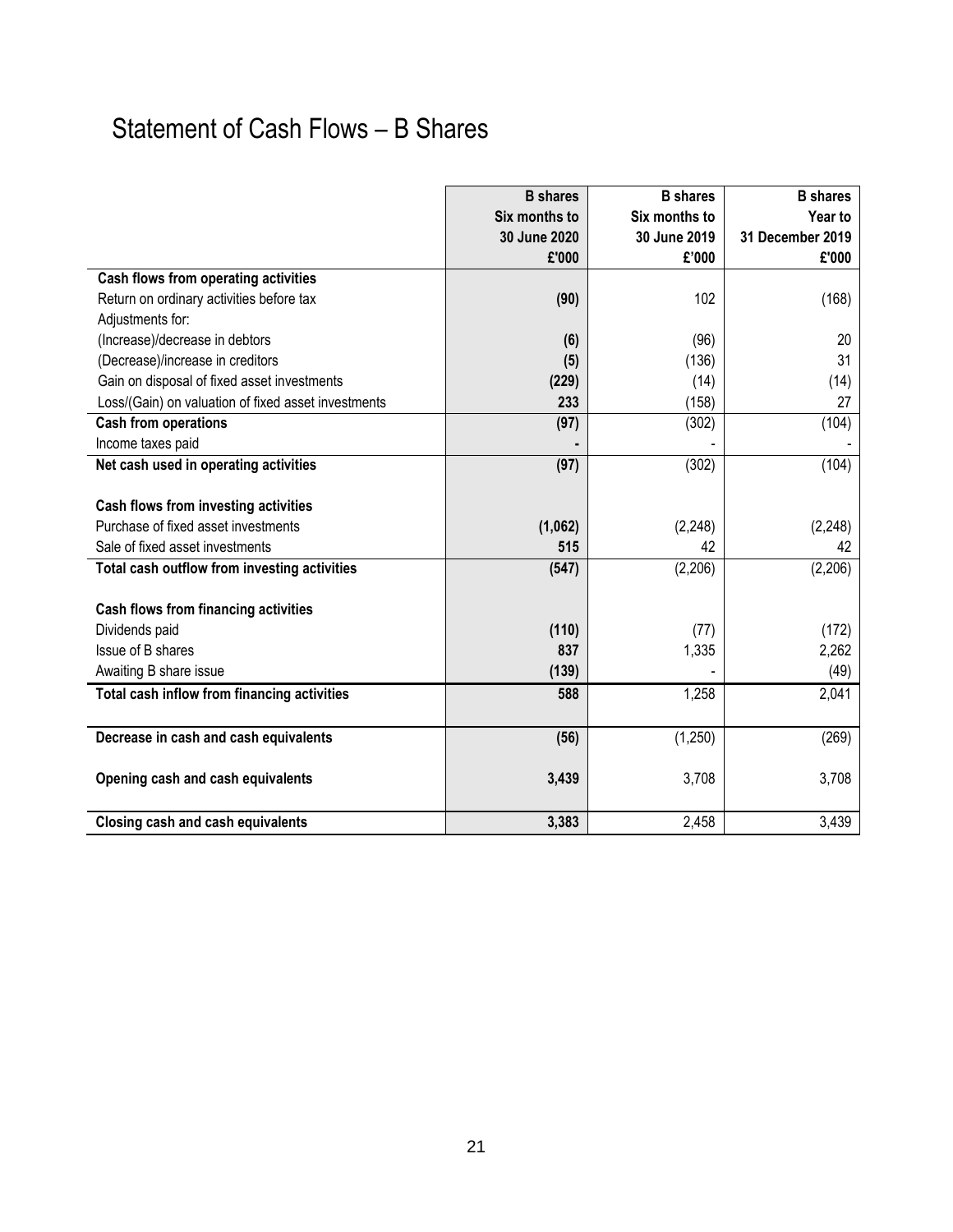### Notes to the Half-Yearly Report

#### **1. Basis of preparation**

The unaudited half-yearly results which cover the six months to 30 June 2020 have been prepared in accordance with the Financial Reporting Council's (FRC) Financial Reporting Standard 104 Interim Financial Reporting ('FRS 104') and the Statement of Recommended Practice (SORP) for Investment Companies re-issued by the Association of Investment Companies in November 2014. Details of the accounting policies and valuation methodologies are included within the Annual Report on Pages 66-79.

### **2. Publication of non-statutory accounts**

The unaudited half-yearly results for the six months ended 30 June 2020 do not constitute statutory accounts within the meaning of Section 415 of the Companies Act 2006. The comparative figures for the year ended 31 December 2019 have been extracted from the audited financial statements for that year, which have been delivered to the Registrar of Companies. The independent auditor's report on those financial statements, in accordance with chapter 3, part 16 of the Companies Act 2006, was unqualified. This half-yearly report has not been reviewed by the Company's auditor.

### **3. Earnings per share**

The earnings per Ordinary share at 30 June 2020 are calculated on the basis of 8,115,376 shares (31 December 2019: 8,115,376 and 30 June 2019: 8,115,376) being the weighted average number of shares in issue during the period.

The earnings per B share at 30 June 2020 are calculated on the basis of 6,903,520 (31 December 2019: 5,269,973 and 30 June 2019: 4,783,679) being the weighted average number of shares in issue during the period.

There are no potentially dilutive capital instruments in issue and, therefore, no diluted returns per share figures are relevant.

#### **4. Net asset value per share**

The net asset value per Ordinary share is based on net assets as at 30 June 2020 divided by 8,115,376 (31 December 2019: 8,115,376 and 30 June 2019: 8,115,376) shares in issue at that date.

The net asset value per B share is based on net assets as at 30 June 2020 divided by 7,345,171 (31 December 2019: 6,361,448 and 30 June 2019: 5,387,664) shares in issue at that date.

### **5. Principal risks and uncertainties**

The Company's assets consist of equity and fixed interest investments, cash and liquid resources. Its principal risks are therefore market risk, credit risk and liquidity risk. Other risks faced by the Company include economic, loss of approval as a Venture Capital Trust, investment and strategic, regulatory, reputational, operational and financial risks. These risks, and the way in which they are managed, are described in more detail in the Company's Annual Report and Accounts for the year ended 31 December 2019.

In addition to the above, the Company is also facing risks resulting from the impact of the C-19 pandemic. The Company's Board and Investment Manager are focused on ensuring that investee companies are taking the required actions to minimise the potential impact that the C-19 pandemic could have on them.